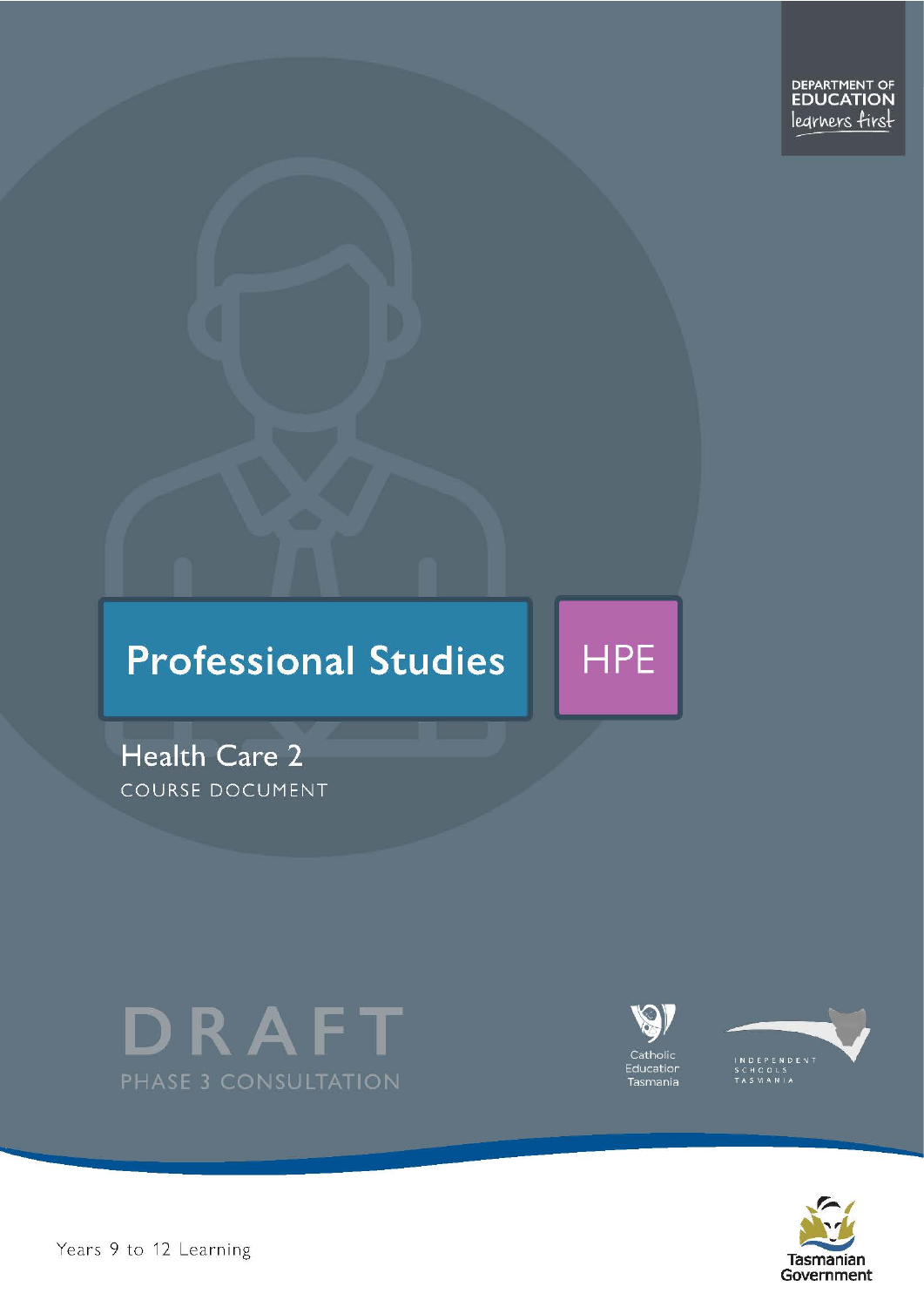# Table of Contents

Phase 3 Consultation Draft Published: March 2021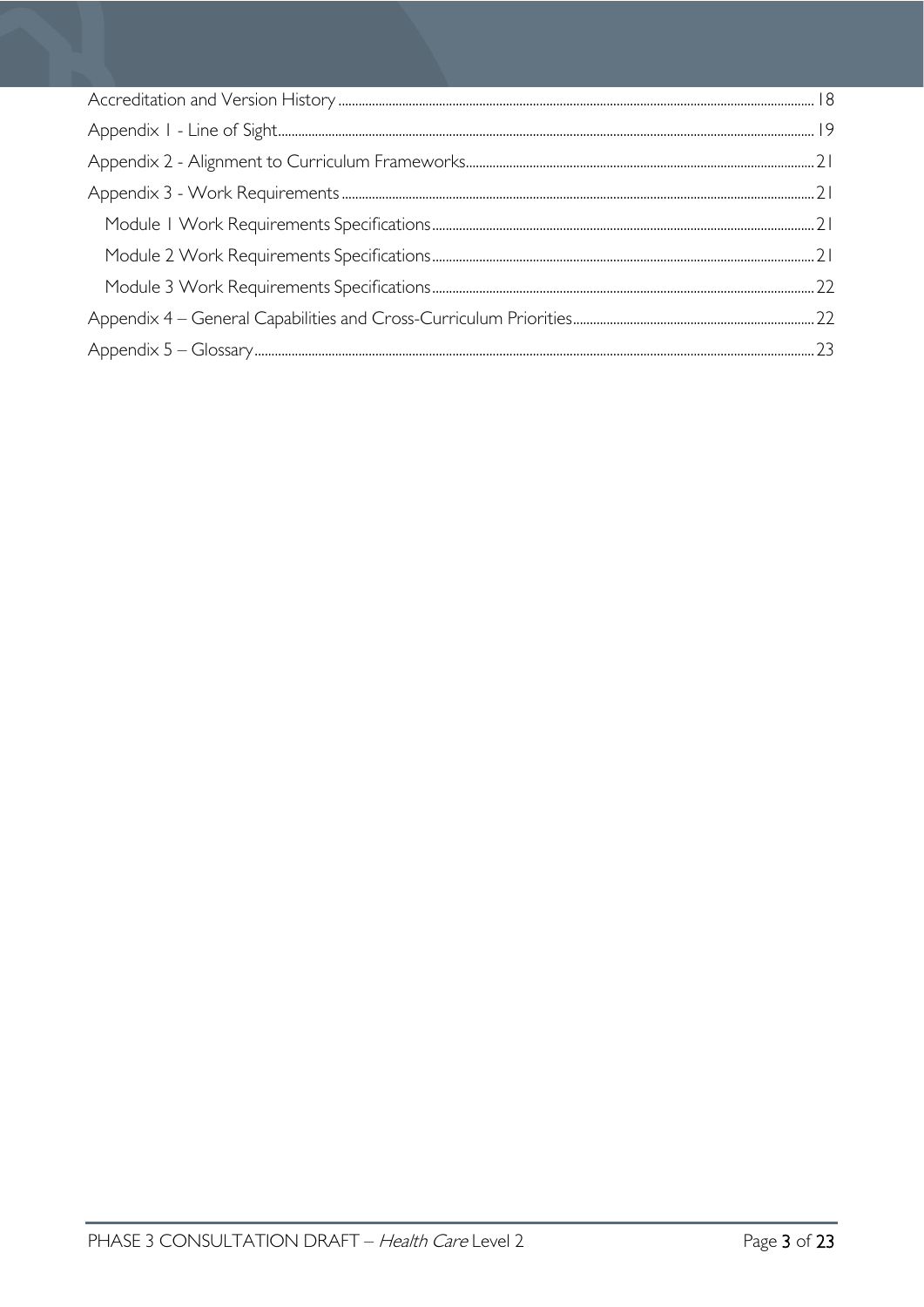# <span id="page-3-0"></span>Health Care, 150 hours – Level 2

This course is the Level 2 component of the Health Care program.

### <span id="page-3-1"></span>Aims

The purpose of Years 9 to 12 [Education](https://publicdocumentcentre.education.tas.gov.au/library/Shared%20Documents/Years-9-to-12-Education-Framework.pdf) is to enable all students to achieve their potential through Years 9 to 12 and beyond in further study, training or employment.

Years 9 to 12 Education enables: Personal Empowerment, Cultural Transmission, Preparation for Citizenship and Preparation for Work.

This course supports the principles of Access, Agency, Excellence, Balance, Support and Achievement as part of a range of programs that enables students to access a diverse and highly flexible range of learning opportunities suited to their level of readiness, interests and aspirations.

Courses aligned to the Years 9 to 12 Curriculum [Framework](https://publicdocumentcentre.education.tas.gov.au/library/Shared%20Documents/Education%209-12%20Frameworks%20A3%20WEB%20POSTER.pdf) belong to one of the five focus areas of Discipline-based Study, Transdisciplinary Projects, Professional Studies, Work-based Learning and Personal Futures.

Health Care Level 2 is a Professional Studies course.

# <span id="page-3-2"></span>Focus Area – Professional Studies

Professional Studies bridges academic courses and career-related study to provide students with a combination of academic and practical knowledge, skills and understanding to pursue a particular pathway of interest. Courses integrate exposure to professional environments, processes and practice through inquiry based learning. Professional Studies reflect professional processes and standards and provide learners with an equivalent experience to that of someone working within that profession Professional Studies enhances students cognitive capacity, efficacy, creativity and craftsmanship in readiness for higher education, internships, apprenticeships, or work in a designated field of interest. Professional Studies courses connect with recognised professional study pathways and contextually align with key Tasmanian industry sectors.

Professional Studies courses have three key features that guide teaching and learning:

- exposure to professional practice
- ideation, research, discovery and integrated learning
- production and sharing replicating a professional paradigm.

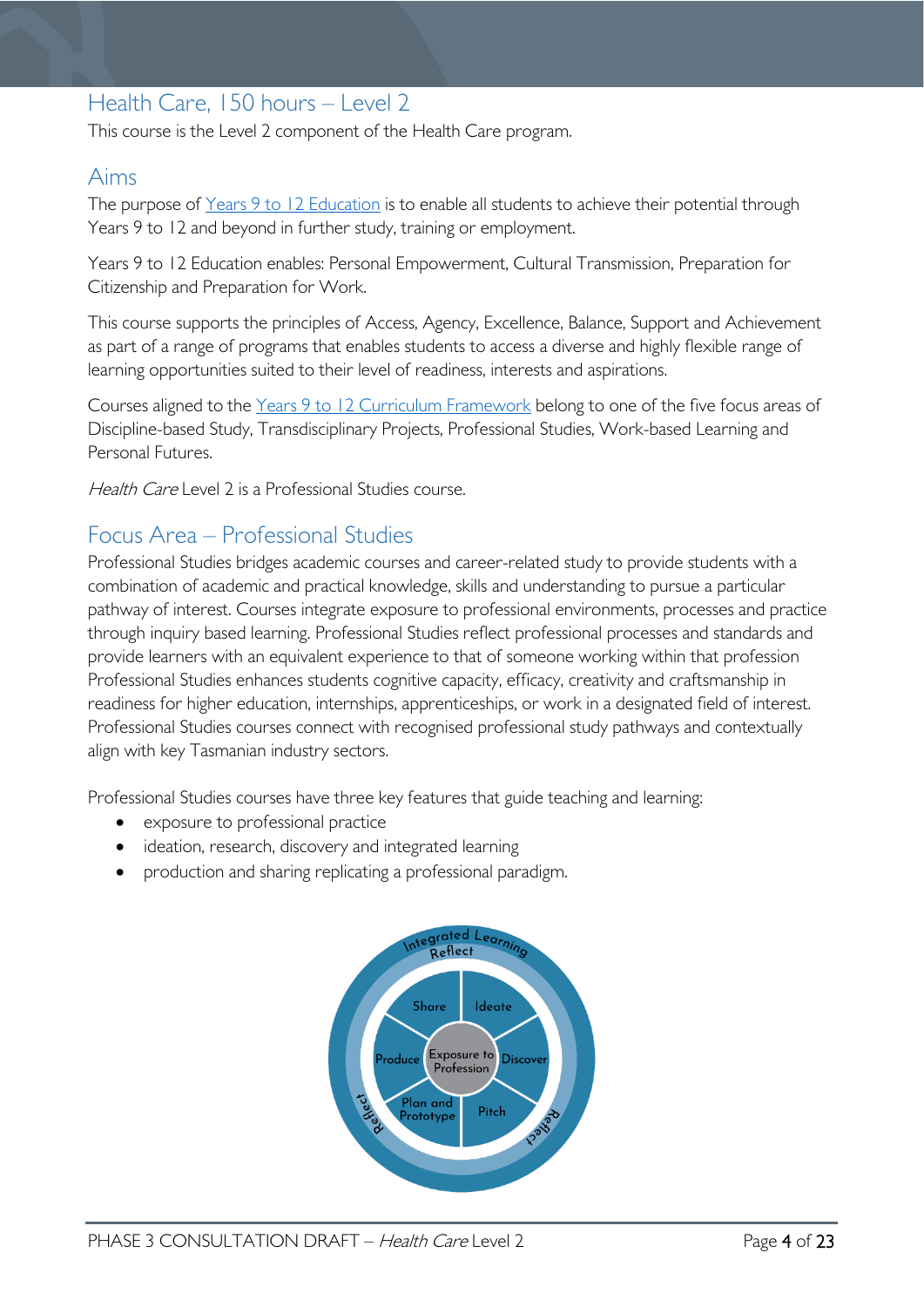In this course learners will do this by:

- undertaking diverse learning experiences designed to give ongoing insight into health care professions through both real and virtual exposure to the terminology, expectations and nature of professional practice.
- exploring vocational roles and attributes
- engaging in learning tasks that support sustained inquiry and connections across cycles of ideation, research, discovery and integrated-learning
- employing critical and reflective thinking skills to design solutions, present and share products using modes and formats replicating a professional paradigm.

# <span id="page-4-0"></span>Rationale

The Health group of courses provide opportunities for learners to consider their impact on others, review their personal values and decisions, and their role and capacity to contribute to the wider community.

The healthcare industry involves interdisciplinary teams of trained professionals and paraprofessionals. It is one of the world's largest and fastest-growing industries and has an integration of sectors to provide services in curative, preventive, rehabilitative, and palliative care.

Health Care Level 2 addresses:

- specialized knowledge, key topics, industry skills and competencies,
- opportunities and potential pathways to further study and/or employment in various health care professions.

Tasmania has had an identified gap in explicit educational pathways to employment in the sector across diverse frontline health and related support roles. Workforce and population trends indicate growing demand and employment opportunities. from entry level to those requiring tertiary training, in the health industry. "Health Care and Social Assistance is the largest employer, generating 35,432 local jobs (14.2% of total) in 2017/18." [\(https://economy.id.com.au/tasmania/employment-by-industry\)](https://economy.id.com.au/tasmania/employment-by-industry)

Health Care Level 2 will address foundational knowledge and some specialist or technical knowledge. It will consider an expanding focus from initially exploring personal and local contexts to examine broader state, national and global perspectives.

### <span id="page-4-1"></span>Integration of General Capabilities and Cross-Curriculum Priorities

The general capabilities addressed specifically in this course are:

- Critical and creative thinking  $\mathbb{C}$
- Ethical understanding  $\div$
- Information and communication technology capability  $\cdot\overline{\cdot}$
- Intercultural understanding  $\frac{c_3}{ }$
- Literacy  $\blacksquare$
- Numeracy ■
- Personal and social capability  $\ddot{\ddot{\bullet}}$

The cross-curriculum priorities are enabled through this course are: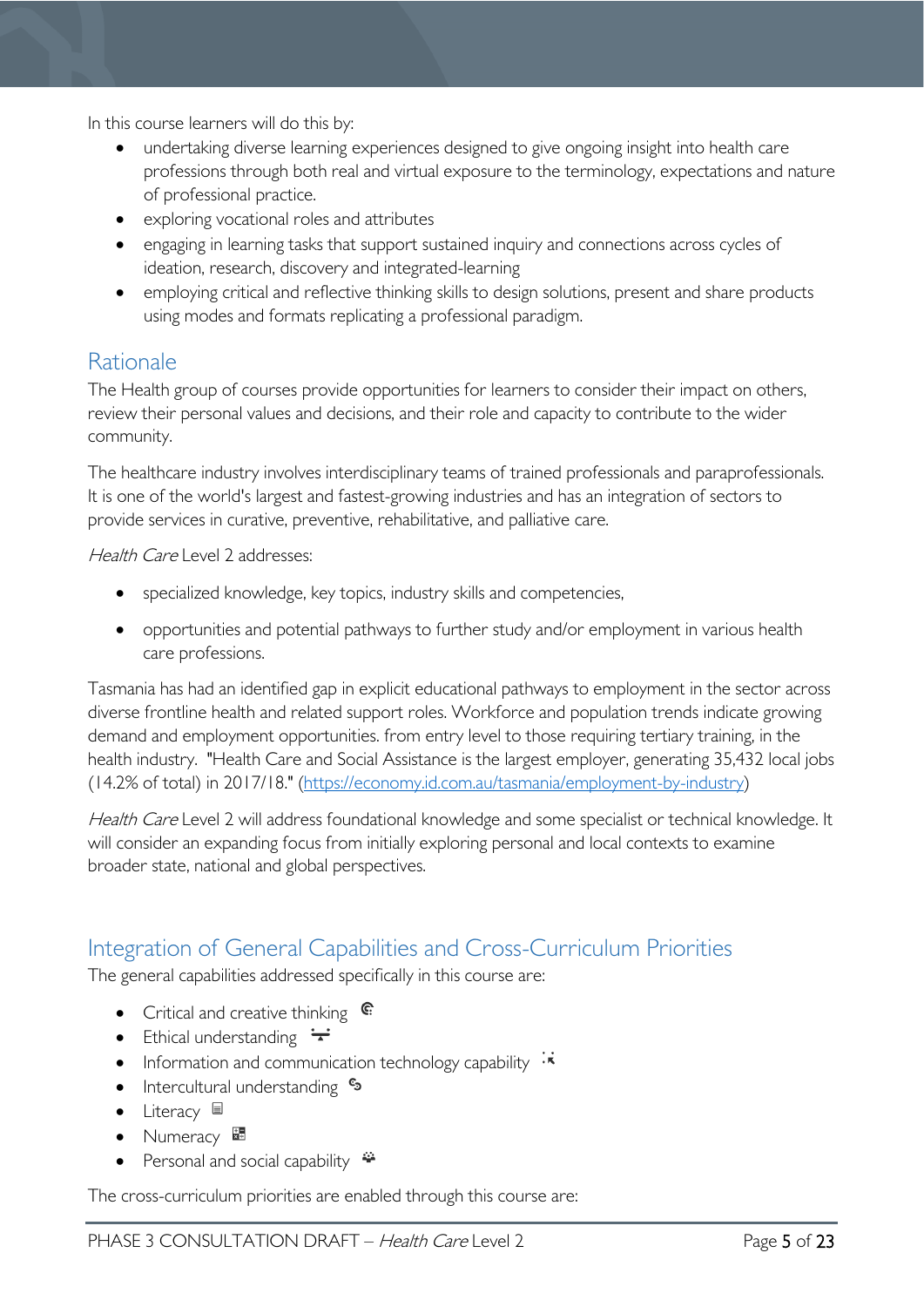- Aboriginal and Torres Strait Islander Histories and Cultures  $\mathcal$
- Asia and Australia's Engagement with Asia **AA**
- Sustainability  $\triangleq$

# <span id="page-5-0"></span>Course Description

The Health group of courses provide opportunities for learners to consider:

- wellbeing issues and their management
- their own circumstances values and decisions, and
- their role and capacity in contributing to the wider community.

Health Care Level 2 explores the wide range of opportunities in professional and paraprofessional health sector roles. Learners consider personal and Tasmanian issues and perspectives before state, national and global contexts.

Learners explore connections and develop skills and understanding across key areas such as:

- health literacy and undertaking health research
- strategic approaches to lifestyle management
- aligning personal attributes, potential careers and professional pathways
- entry level positions to those requiring tertiary training
- diverse frontline and support roles in aged care, nursing, childcare, disability services and other allied health and community services

Healthcare is one of the world's largest and fastest-growing industries. Tasmania has projections of high demand for suitable employees in the health care and community services sector.

### <span id="page-5-1"></span>Pathways

- Health Care Level 2 builds on content and concepts from the Australian Curriculum 9/10 [Health and Physical Education](http://www.australiancurriculum.edu.au/health-and-physical-education/curriculum/f-10?layout=1)
- There is a logical progression from *Health Care* Level 2 to other Health group courses at Level 2 and/or 3. Depending on learner interest and vocational trajectory there may also be a range of suitable and relevant VET courses on offer.

### <span id="page-5-2"></span>Course Requirements

Providers and learners working within this course need to remain mindful of the potential sensitivity of many topics or issues. Considerations around expectations, mutual respect, privacy, trust and ethical behaviour should be reinforced and reflected in professional practices, mechanisms and delivery.

At Level 2 in *Health Care* providers should focus on addressing foundational knowledge and some specialist or technical knowledge. There should be an expanding focus from initially exploring personal and local contexts to examine broader state, national and global health care industry and management perspectives.

## <span id="page-5-3"></span>Course Structure, Delivery and Progression

#### <span id="page-5-4"></span>**Structure**

This course consists of three 50-hour modules.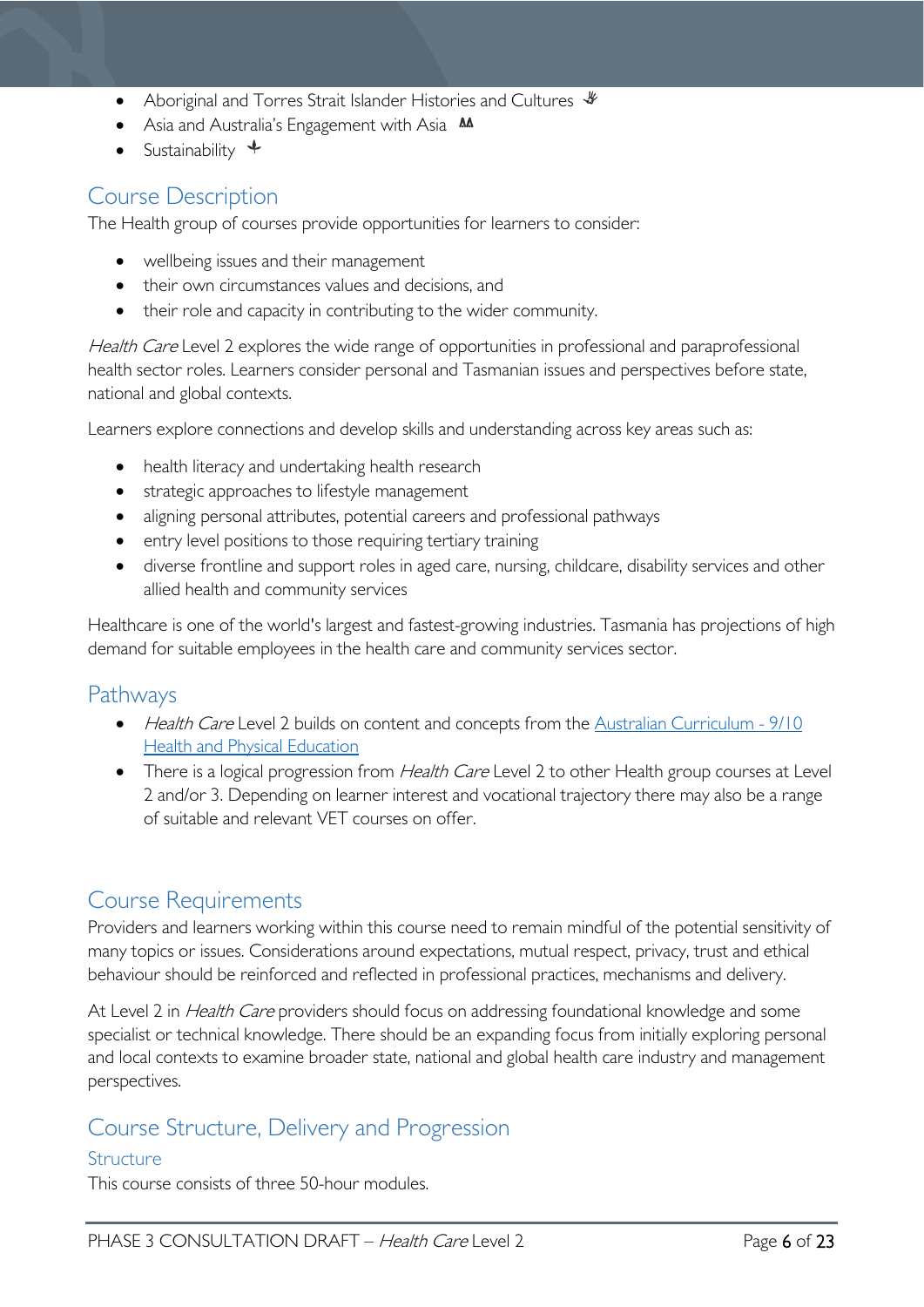#### Modules Available

Core Module 1: Health and lifestyle Core Module 2: The health care sector Core Module 3: Community health



#### <span id="page-6-0"></span>**Delivery**

There is no specific recommended delivery sequence for the modules

#### <span id="page-6-1"></span>Developmental Progression

Each module introduces and builds upon key ideas, concepts, skills, knowledge and understanding leading to a culminating performance of understanding reflected in the work requirements within each module.

### <span id="page-6-2"></span>Module 1 - Health and lifestyle

During Module 1 learners should be provided with the following learning experiences:

- dialogue health literacy levels: discussion and follow-up journal self-reflection
- health research sources conversation regarding valid sources and health profession accepted research practices
- locating and interpreting health information using the internet for targeted inquiry
- mechanisms for community access and support pitch advantages and disadvantages of one mechanism.

#### <span id="page-6-3"></span>Module 1 Learning Outcomes

On successful completion of this module, learners will be able to:

- 1. communicate effectively
- 2. apply inquiry and reflection skills
- 3. demonstrate personal and social capability
- 4. explain and connect health literacy concepts

#### <span id="page-6-4"></span>Module 1 Content

The Health Care set of courses provide opportunities for learners to consider health issues and perspectives, their impact on others, review personal values and decisions, health factors and population trends, and sector roles and capacity to contribute to health management across the wider community.

Module 1 provides learners with opportunities to:

• examine and focus on health literacy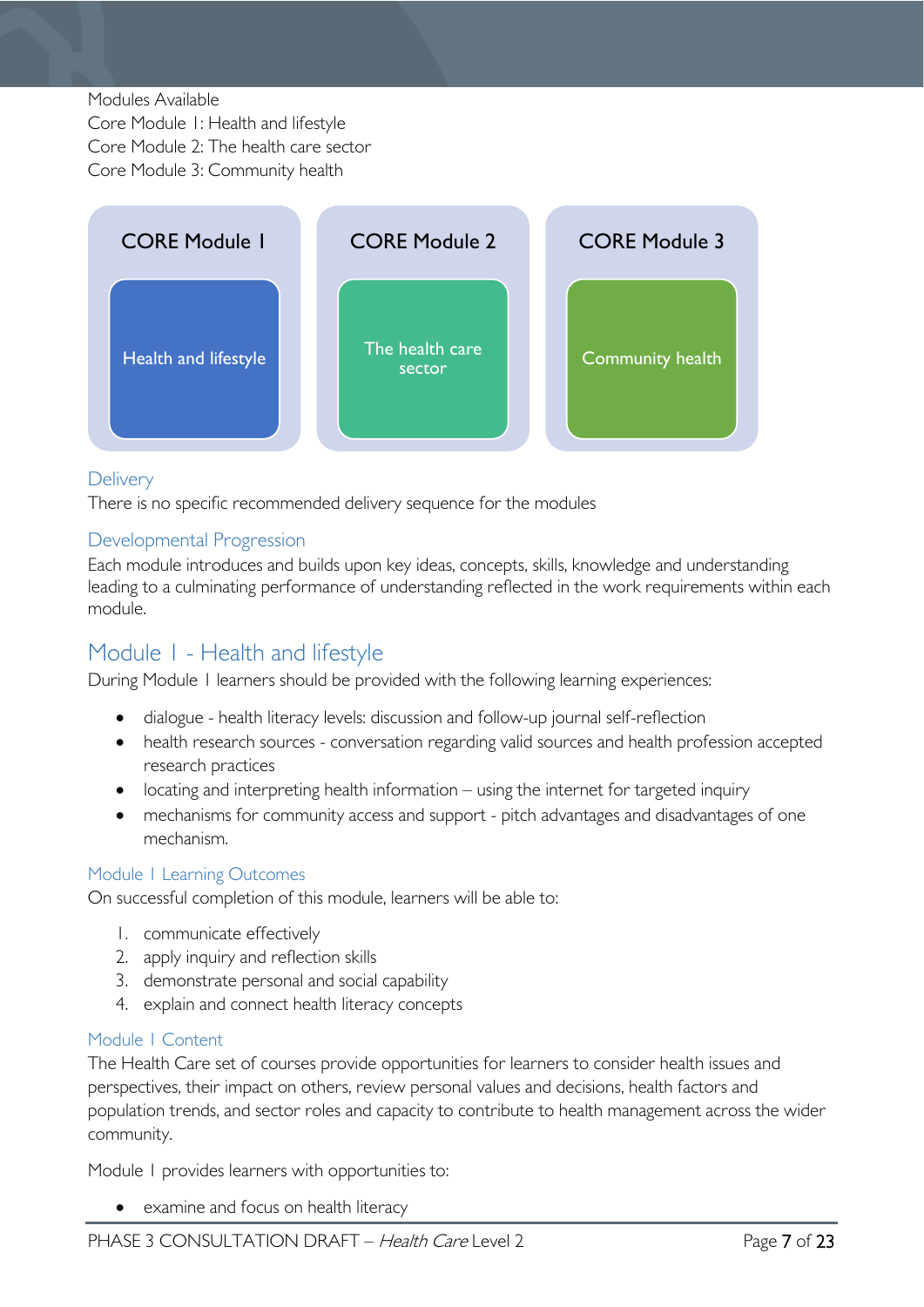- explore best practice industry approaches to supporting lifestyle management and wellbeing across key health factors
- develop skills in undertaking effective lifestyle research.

Key Knowledge and Concepts

Module 1 will address the following:

- defining and understanding how people develop health literacy skills
- exploring personal and community impacts connected to health literacy levels
- examining and explaining health literacy concepts
- recognising, monitoring and managing key areas of personal health and wellbeing
- investigating how people access community support agencies and providers
- professional approaches to lifestyle research, including locating, interpreting, selecting and managing health information
- depth study inquiry on a specific area of health, illness or disease.

### Unit - Health literacy, lifestyles and wellbeing 2 (25 hours)

- developing health literacy
- health care implications of health literacy
- how does health care cost our community?
- personal health and wellbeing
- individual task multimodal presentation on one personal health and wellbeing area

#### Unit - Introduction to lifestyle research 2 (25 hours)

- health based research sources and approaches
- locating and interpreting health information
- community access and support options
- health Inquiry (option choice/negotiated topic)
- research and report digital exhibition product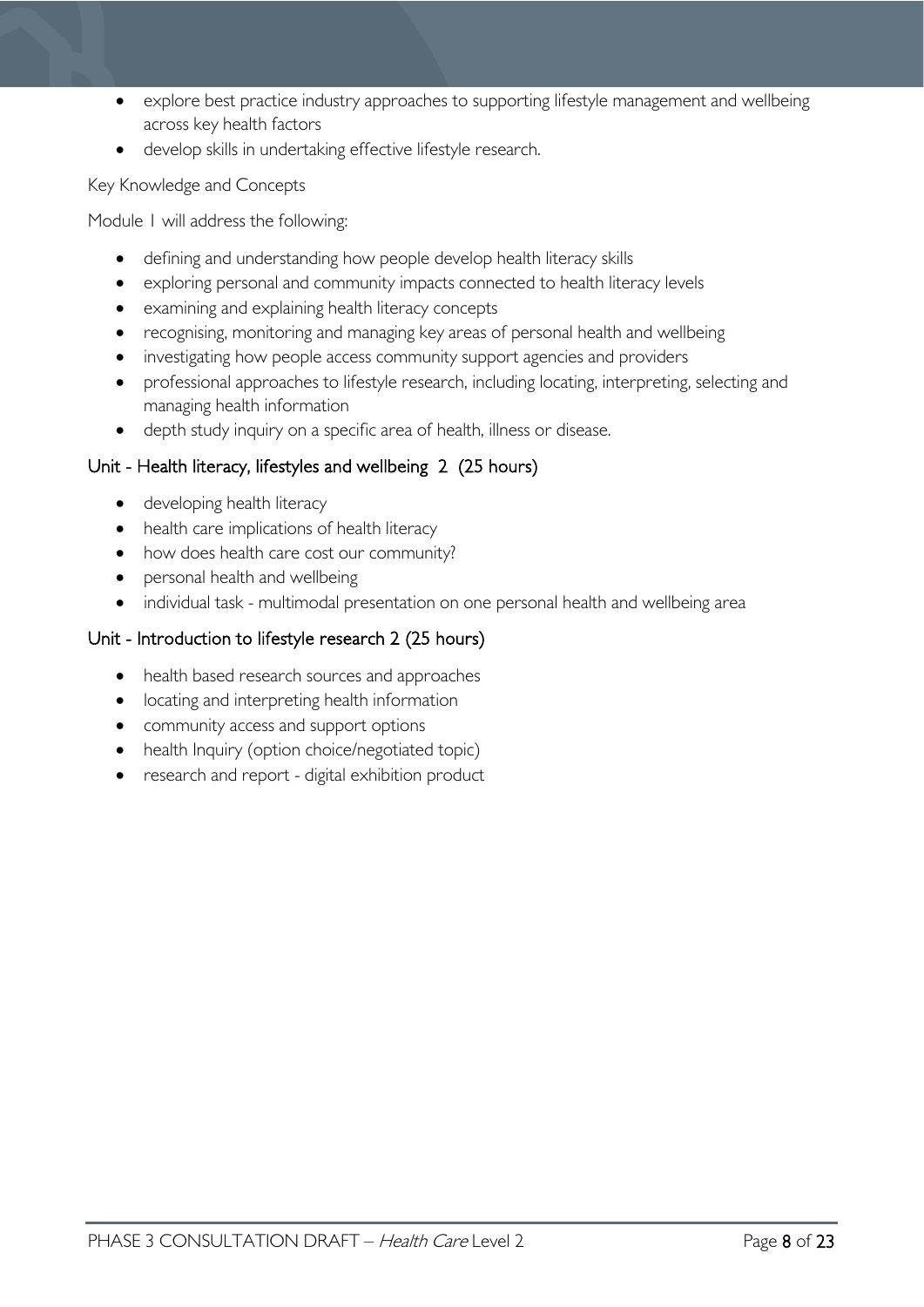#### Key Skills:

- developing specialized health industry related knowledge, skills and competencies
- building awareness through sustained inquiry around the diverse opportunities and potential pathways to further study and or employment across a range of health care professions
- appropriately communicating information, opinions, ideas and products in varying contexts
- accessing and using information related to personal and community health care roles and systems
- developing effective reflective practice and journal responses
- demonstrating personal and social capability when working individually and in groups
- recognising and dealing with issues, communication and choices related to supporting individual and population health and wellbeing
- developing awareness and access to information, support agencies, and community health support.

#### <span id="page-8-0"></span>Module 1 Work Requirements

The work requirements of a course are processes, products or performances that provide a significant demonstration of achievement that is measurable against the course's standards. Work requirements need not be the sole form of assessment for a module.

This module includes one (1) multimodal presentation and one (1) digital exhibition product as work requirements.

See Appendix 3 for summary of Work Requirement specifications for this course.

#### <span id="page-8-1"></span>Module 1 Assessment

This module will assess criteria 1, 2, 3, 4.

### <span id="page-8-2"></span>Module 2 - The health care sector

During Module 2 learners should be provided with the following learning experiences:

- health related vocations scaffolding into the folio product via exposure to suitable resources and industry collaboration
- attributes for health care sector research sources of industry views
- health related vocations investigation task scaffolding into the folio product via exposure to suitable resources and industry collaboration
- folio product Personal report (folio product) using the communication mode(s) of choice create a record of investigation, outcomes and roadmap a multi role personal pathways plan
- health care sectors task to define, record and explain employment demand and projections in Tasmania, identify key pathways, related roles and contacts
- practical experiences using professional practices, procedures and devices to measure body function
- Mental Health First Aid & Provide First Aid micro credentials or equivalent teacher delivered content.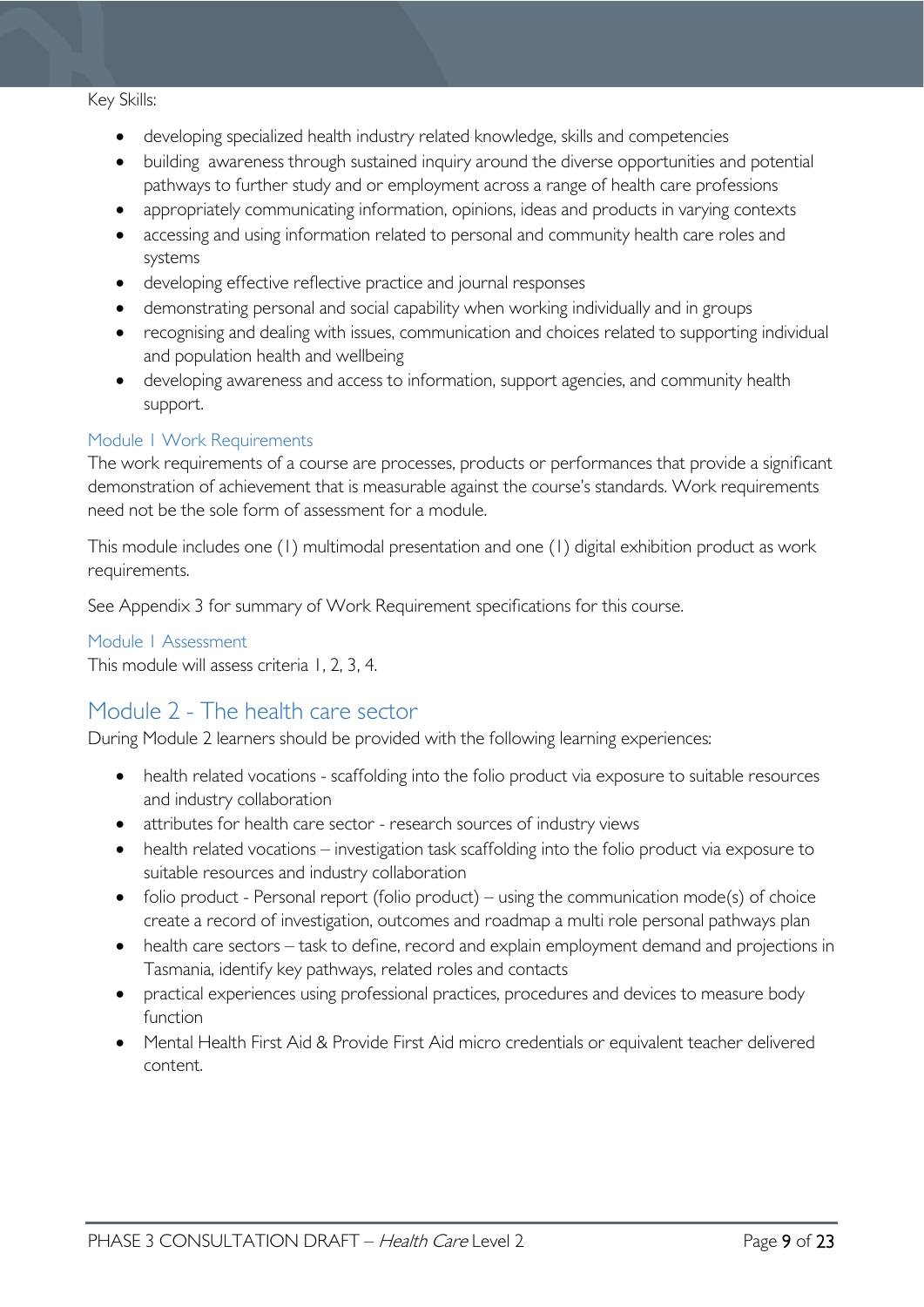#### <span id="page-9-0"></span>Module 2 Learning Outcomes

On successful completion of this module, learners will be able to:

- 1. communicate effectively
- 2. apply inquiry and reflection skills
- 3. demonstrate personal and social capability
- 5. research and apply health understanding

#### <span id="page-9-1"></span>Module 2 Content

The Health Care set of courses provide opportunities for learners to consider health issues and perspectives, their impact on others, review personal values and decisions, health factors and population trends, and sector roles and capacity to contribute to health management across the wider community.

Module 2 provides learners with opportunities to:

- investigate the wide range of contributions and opportunities that exist across the health and community services sector both within and aligned to aged care, nursing, child care, disability services and other allied health and community service related roles
- identify and consider the attributes, skills, workforce trends and pathways that appear across the Tasmanian health care system
- examine and focus on specific health related vocations, areas and systems and their related roles

#### Key Knowledge and Concepts

Module <sup>2</sup> will address the following:

- exploring key features, structures and scope of the Health Care industry
- using reflection and industry collaboration to build awareness and alignment of key attributes and vocations across the sector
- reviewing Tasmania's current status and trends in relation to areas within the sector such as Aged Care, Nursing, Child Care, Disability Care and a range of Allied health roles
- examining health industry roles, organisations and associated qualifications and pathways
- experiencing some exposure to basic practical skills and general health skills in mental health support and first aid
- developing health understanding through effective research and discussion.

#### Unit - Introduction to the health care industry 2 (25 hours)

- Attributes for working in the Health Care industry
- Critical reflection industry valued traits and qualities
- Health related vocations
- Guest speaker and /or site visits
- Personal report (folio product)

#### Unit - Introduction to health care sectors and roles in Tasmania (25 Hours)

- Health Care sectors
- Trends and emerging opportunities
- Health industry qualifications and pathways
- Qualifications investigation: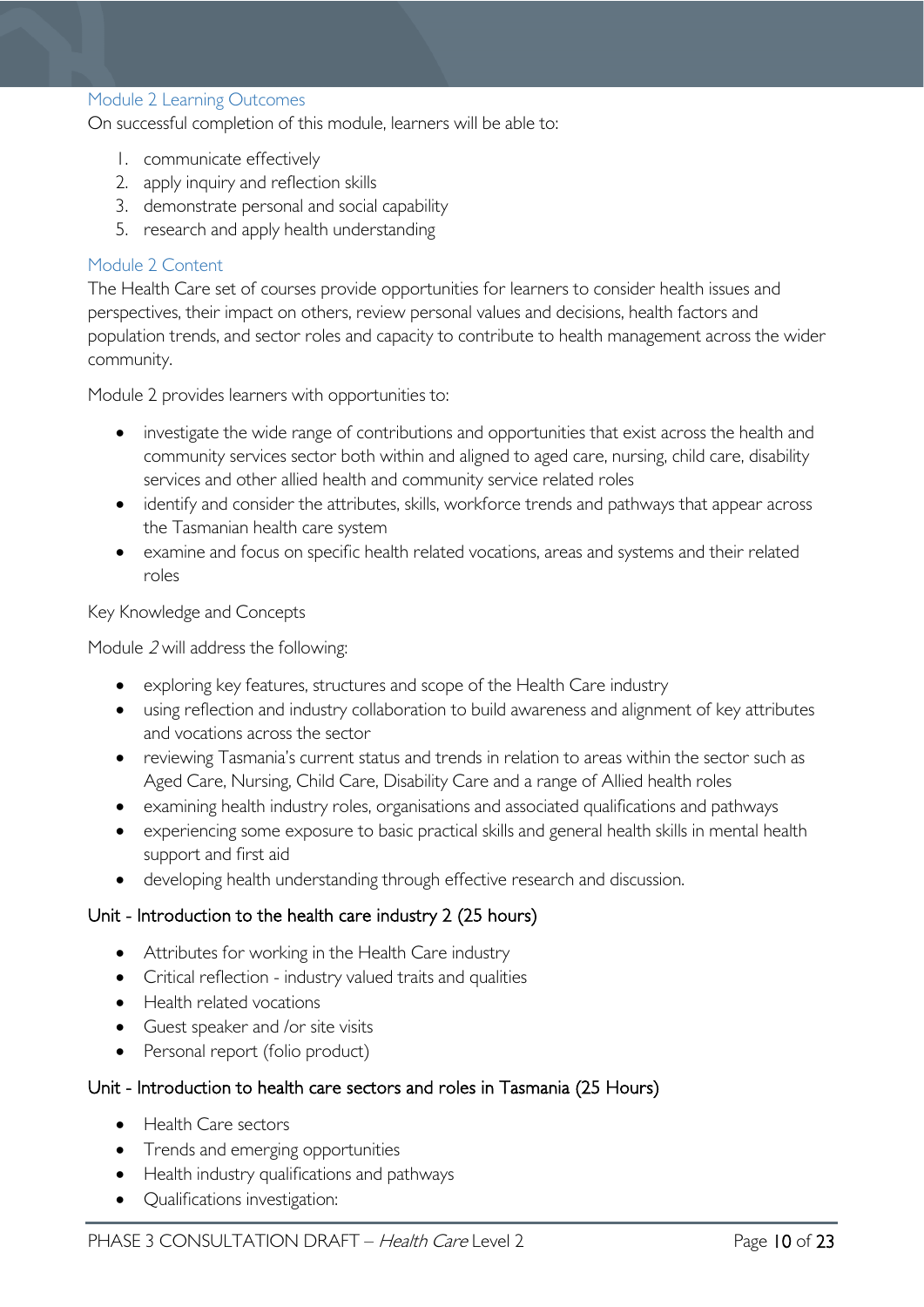- Roles and organisations within the community
- Skills for the health care sector
- Using devices to measure body systems, (temperature, heart rate, blood pressure, etc.)
- Mental Health First Aid
- First Aid fundamentals

Key Skills:

- developing specialized health industry related knowledge, skills and competencies
- building awareness through sustained inquiry around the diverse opportunities and potential pathways to further study and or employment across a range of health care professions
- appropriately communicating information, opinions, ideas and products in varying contexts
- accessing and using information related to personal and community health care roles and systems
- developing effective reflective practice and journal responses
- demonstrating personal and social capability when working individually and in groups
- recognising and dealing with issues, communication and choices related to supporting individual and population health and wellbeing
- developing awareness and access to information, support agencies, and community health support.

#### <span id="page-10-0"></span>Module 2 Work Requirements

The work requirements of a course are processes, products or performances that provide a significant demonstration of achievement that is measurable against the course's standards. Work requirements need not be the sole form of assessment for a module.

This module includes one (1) critical reflection, one (1) sustained inquiry & industry collaboration contributing to the folio record as work requirements.

See Appendix 3 for summary of Work Requirement specifications for this course.

#### <span id="page-10-1"></span>Module 2 Assessment

This module will assess criteria 1, 2, 3, 5.

### <span id="page-10-2"></span>Module 3 - Community health

During Module 3 learners should be provided with the following learning experiences:

- national, state and local provision age-appropriate scenarios as case study examples of current Medicare, hospital and pharmacy scheme operations, review of state services and resources, discussion of additional local providers
- preventative health group investigation and report on current national approaches and strategies in the preventative health area

#### <span id="page-10-3"></span>Module 3 Learning Outcomes

On successful completion of this module, learners will be able to:

- 1. communicate effectively
- 2. apply inquiry and reflection skills
- 3. demonstrate personal and social capability
- 6. analyse and compare health management approaches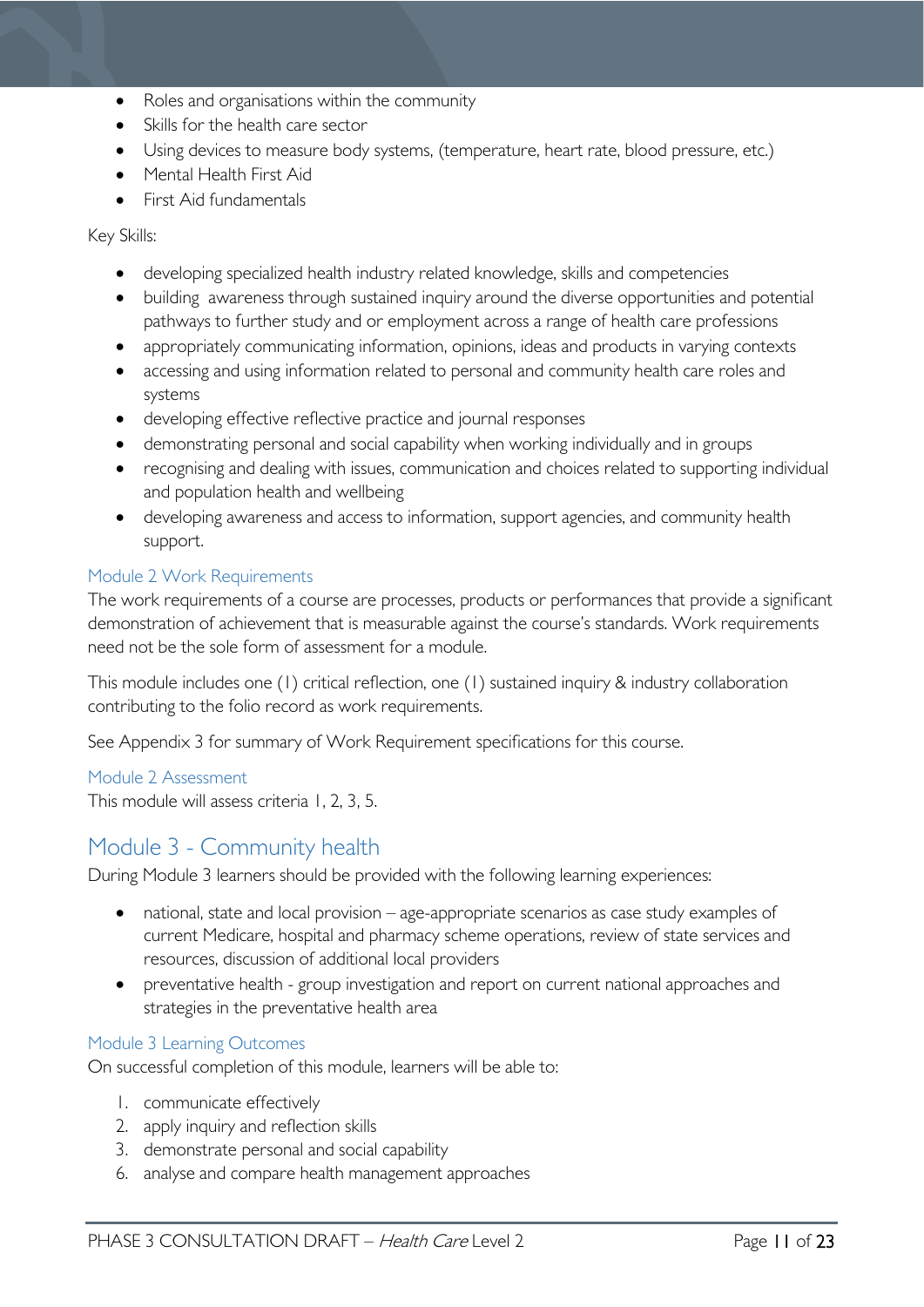#### <span id="page-11-0"></span>Module 3 Content

The Health Care set of courses provide opportunities for learners to consider health issues and perspectives, their impact on others, review personal values and decisions, health factors and population trends, and sector roles and capacity to contribute to health management across the wider community.

Module 3 provides learners with opportunities to:

- examine the respective roles of national, state and local government, and community agencies or providers in contributing to our health care system
- consider the integration and coordination of effort required for efficient health support systems
- explore the significance of holistic health considerations, preventative health measures
- critically reflect on challenges for the health and community services sector involving health based ethics and community expectations.

#### Key Knowledge and Concepts

Module 3 will address the following:

- examining the community health care system structures and responsibilities for federal, state and local bodies
- evaluating and comparing specific and integrated health management approaches, systems and strategies
- exploring key community health industry issues including holistic health management approaches, preventative health measures, ethical issues and addressing community expectations and demands

#### Unit - Introduction to community health care systems 2 (25 hours)

- National provision
- State provision
- Local Provision

#### Unit - Introduction to Community Health Issues 2 (25 hours)

- Holistic health considerations
- Preventative health measures
- Ethics and community expectations
- Advocacy and health standards

#### Key Skills

- developing specialized health industry related knowledge, skills and competencies
- building awareness through sustained inquiry around the diverse opportunities and potential pathways to further study and or employment across a range of health care professions
- appropriately communicating information, opinions, ideas and products in varying contexts
- accessing and using information related to personal and community health care roles and systems
- developing effective reflective practice and journal responses
- demonstrating personal and social capability when working individually and in groups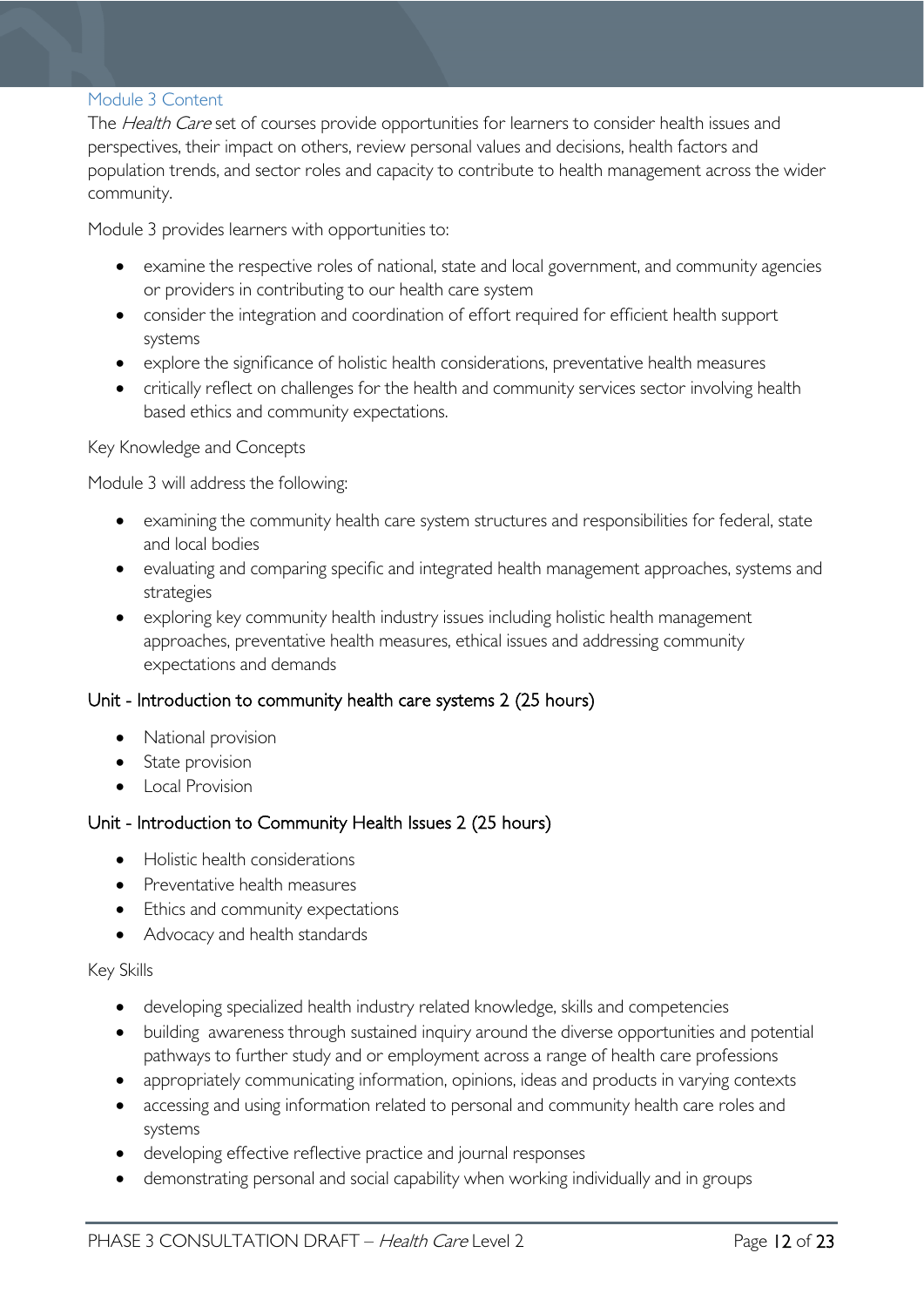- recognising and dealing with issues, communication and choices related to supporting individual and population health and wellbeing
- developing awareness and access to information, support agencies, and community health support

### <span id="page-12-0"></span>Module 3 Work Requirements

The work requirements of a course are processes, products or performances that provide a significant demonstration of achievement that is measurable against the course's standards. Work requirements need not be the sole form of assessment for a module.

This module includes one (1) group presentation and one (1) self-review and reflection contributing to the folio record of work requirements.

See Appendix 3 for summary of Work Requirement specifications for this course.

#### <span id="page-12-1"></span>Module 3 Assessment

This module will assess criteria 1, 2, 3, 6.

### <span id="page-12-2"></span>Assessment

Criterion-based assessment is a form of outcomes assessment that identifies the extent of learner achievement at an appropriate end-point of study. Although assessment – as part of the learning program – is continuous, much of it is formative, and is done to help learners identify what they need to do to attain the maximum benefit from their study of the course. Therefore, assessment for summative reporting to TASC will focus on what both teacher and learner understand to reflect endpoint achievement.

The standard of achievement each learner attains on each criterion is recorded as a rating 'A', 'B', or 'C', according to the outcomes specified in the standards section of the course.

A 't' notation must be used where a learner demonstrates any achievement against a criterion less than the standard specified for the 'C' rating.

A 'z' notation is to be used where a learner provides no evidence of achievement at all.

Internal assessment of all criteria will be made by the provider. Providers will report the learner's rating

<span id="page-12-3"></span>

|  | ÷r. |  |
|--|-----|--|
|  |     |  |

|                      | Module | Module 2 | Module 3 | Notes                                                                 |
|----------------------|--------|----------|----------|-----------------------------------------------------------------------|
| Criteria<br>Assessed | 2,3,4  | 1,2,3,5  | 1,2,3,6  | Three common in all modules<br>and one focus criterion per<br>module. |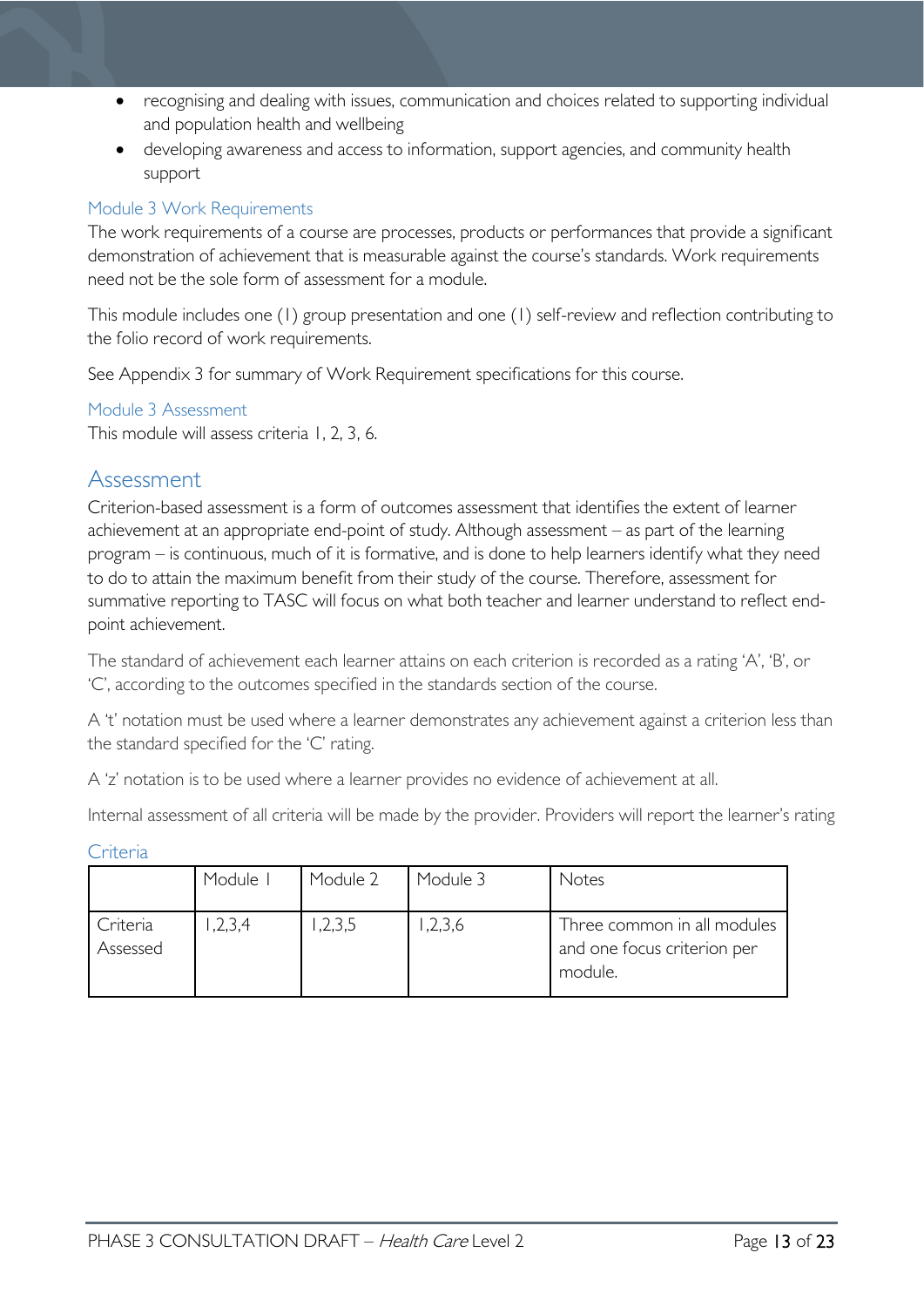The assessment for *Health Care* Level 2 will be based on the degree to which the learner can:

- 1. communicate effectively
- 2. apply inquiry and reflection skills
- 3. demonstrate personal and social capability
- 4. recognize and explain health literacy concepts
- 5. discuss and apply health understanding
- 6. describe and compare health management approaches

#### <span id="page-13-0"></span>**Standards**

Criterion 1: communicate effectively

| Rating C                           | Rating B                           | Rating A                           |
|------------------------------------|------------------------------------|------------------------------------|
| selects and effectively uses       | recognises and uses situationally  | effectively uses situationally     |
| communication modes from a         | appropriate communication          | appropriate communication          |
| prescribed range                   | modes from a prescribed range      | modes from a prescribed range      |
| explains and uses a range of       | selects and correctly uses a range | consistently and correctly uses a  |
| accepted health area               | of accepted health area            | range of accepted health area      |
| communication practices and        | communication practices and        | communication practices and        |
| conventions                        | conventions                        | conventions                        |
| explains and appropriately uses a  | selects and appropriately uses a   | consistently and appropriately     |
| range of health related            | range of health related and topic  | uses a wide range of health and    |
| terminology                        | based terminology                  | topic based terminology            |
| interprets and conveys meaning     | interprets and conveys meaning     | interprets and conveys meaning     |
| of and about information and       | of and about information and       | of and about information and       |
| concepts related to health issues, | concepts related to health issues, | concepts related to health issues, |
| promotion, disease prevention      | promotion, disease prevention      | promotion, disease prevention      |
| and actions to enhance health.     | and actions to enhance health.     | and actions to enhance health.     |
| Recognises significance of         | Makes appropriate adjustments      | Considers interactions and makes   |
| audience and purpose.              | fit for audience and purpose.      | effective adjustments fit for      |
|                                    |                                    | audience and purpose.              |

#### Criterion 2: apply inquiry and reflection skills

| Rating C                                                                                                                                                   | Rating B                                                                                                                                                                | Rating A                                                                                                                                                                               |
|------------------------------------------------------------------------------------------------------------------------------------------------------------|-------------------------------------------------------------------------------------------------------------------------------------------------------------------------|----------------------------------------------------------------------------------------------------------------------------------------------------------------------------------------|
| uses research and inquiry skills to<br>collect and manage information                                                                                      | uses research and inquiry skills to<br>collect and manage information                                                                                                   | uses research and critical inquiry<br>skills to select and manage<br>information                                                                                                       |
| organises information logically,<br>considers source and validity of<br>information. Uses varied<br>presentation options to share<br>health information    | organises information logically,<br>considers source and validity of<br>information. Selects and uses a<br>range of presentation options to<br>share health information | organises information logically,<br>considers source and validity of<br>information. Selects and uses a<br>wide range of presentation<br>options to share health<br>information        |
| examines relevance, reliability,<br>and currency of evidence and<br>information                                                                            | examines relevance, evidence,<br>reliability, and accuracy of<br>evidence and information                                                                               | examines relevance, reliability,<br>currency and accuracy of<br>evidence and information                                                                                               |
| demonstrates and uses logical<br>thinking, reflection and decision<br>making skills to examine personal<br>and community health issues and<br>information. | demonstrates and uses logical<br>thinking, reflection and decision<br>making skills to effectively<br>examine personal and community<br>health issues and information.  | consistently demonstrates and<br>uses logical thinking, reflection<br>and decision making skills to<br>effectively examine personal and<br>community health issues and<br>information. |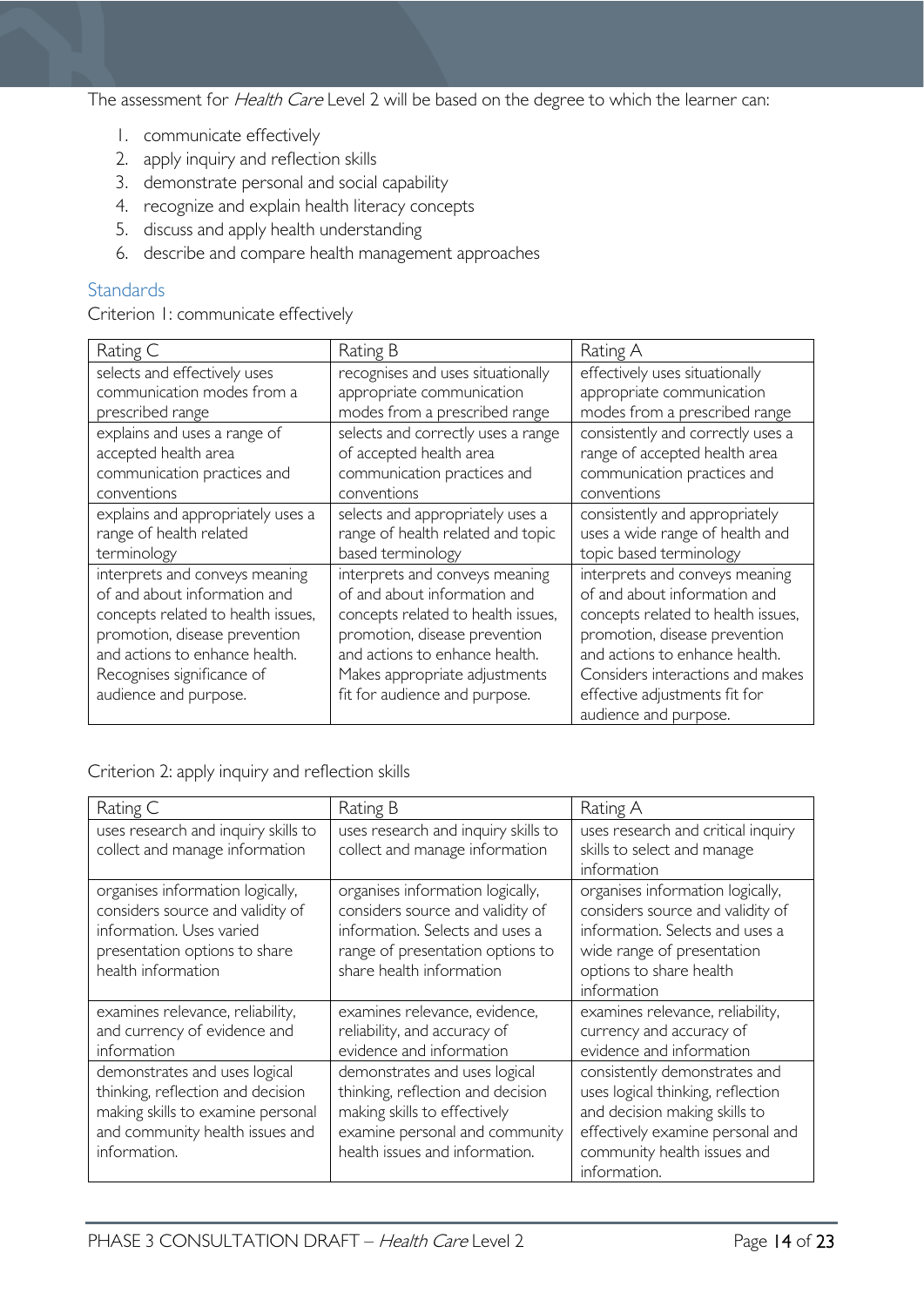### Criterion 3: demonstrate personal and social capability

| Self Management<br>Self Management<br>Self Management<br>recognises and expresses<br>describes and expresses emotions<br>describes, manages, and expresses<br>emotions appropriately<br>emotions appropriately<br>appropriately<br>identifies recurring personal<br>identifies triggers for personal<br>describes personal triggers and<br>behaviour patterns and sets<br>behaviour signs and consistently<br>behaviour patterns and sets<br>learning goals<br>appropriate learning goals.<br>sets appropriate learning goals<br>identifies and reflects on scenarios<br>describes and reflects on<br>describes and reflects on<br>that demonstrate self discipline,<br>scenarios that demonstrate self<br>scenarios that demonstrate self<br>ability to work independently and<br>discipline, ability to work<br>discipline, ability to work<br>show initiative<br>independently and show initiative<br>independently and show initiative<br>describe situations and actions<br>explain situations and actions that<br>describe examples of confidence,<br>that build confidence, resilience<br>build confidence, resilience and<br>resilience and adaptability<br>adaptability<br>and adaptability<br>Self Awareness<br>Self Awareness<br>Self Awareness<br>describes situations that align with<br>describes and seeks roles that<br>identifies and compares personal<br>strengths and achievements<br>align with personal strengths and<br>personal strengths and<br>compares examples of prescribed<br>experiences<br>experiences<br>reflective practice<br>describes and reviews personal<br>compares personal experiences of<br>describes and reviews personal<br>experiences of reflective practice<br>reflective practice<br>learning preferences and work<br>reviews and explains personal<br>explains implications of personal<br>habits<br>learning preferences and work<br>learning preferences and work<br>habits<br>habits<br>Social Management<br>Social Management<br>Social Management<br>works collaboratively in a range of<br>works collaboratively in a diverse<br>works effectively and<br>groups and teams<br>range of groups and teams<br>collaboratively in a diverse range<br>considers personal values when<br>considers personal and alternate<br>of groups and teams<br>making choices and decisions<br>considers personal and alternate<br>values when making choices and<br>values and cultural contexts when<br>decisions<br>recognises and uses strategies to<br>negotiate and resolve conflict<br>making choices and decisions<br>describes and uses strategies to<br>identifies basic leadership skills and<br>negotiate and resolve conflict<br>describes and uses strategies to<br>attributes<br>describes key leadership skills and<br>negotiate, diffuse and resolve<br>attributes<br>conflict<br>compares positive actions that<br>build and maintain relationships<br>examines and discusses positive<br>describes key leadership skills and<br>actions that build and maintain<br>attributes<br>relationships<br>examines and discusses positive<br>actions that build and maintain<br>relationships<br>Social Awareness<br>Social Awareness<br>Social Awareness<br>appreciates and describes diverse<br>recognises and respects others<br>recognises and appreciates diverse<br>perspectives<br>perspectives<br>perspectives<br>recognises ways to contribute to<br>describes ways to contribute to<br>explains ways to contribute to<br>community, civil society and care<br>community, civil society and care<br>community, civil society and care | Rating C                           | Rating B                | Rating A                |
|--------------------------------------------------------------------------------------------------------------------------------------------------------------------------------------------------------------------------------------------------------------------------------------------------------------------------------------------------------------------------------------------------------------------------------------------------------------------------------------------------------------------------------------------------------------------------------------------------------------------------------------------------------------------------------------------------------------------------------------------------------------------------------------------------------------------------------------------------------------------------------------------------------------------------------------------------------------------------------------------------------------------------------------------------------------------------------------------------------------------------------------------------------------------------------------------------------------------------------------------------------------------------------------------------------------------------------------------------------------------------------------------------------------------------------------------------------------------------------------------------------------------------------------------------------------------------------------------------------------------------------------------------------------------------------------------------------------------------------------------------------------------------------------------------------------------------------------------------------------------------------------------------------------------------------------------------------------------------------------------------------------------------------------------------------------------------------------------------------------------------------------------------------------------------------------------------------------------------------------------------------------------------------------------------------------------------------------------------------------------------------------------------------------------------------------------------------------------------------------------------------------------------------------------------------------------------------------------------------------------------------------------------------------------------------------------------------------------------------------------------------------------------------------------------------------------------------------------------------------------------------------------------------------------------------------------------------------------------------------------------------------------------------------------------------------------------------------------------------------------------------------------------------------------------------------------------------------------------------------------------------------------------------------------------------------------------------------------------------------------------------------------------------------------------------------------------------------------------------------------------------------------------------------------------------------------------------------------------|------------------------------------|-------------------------|-------------------------|
|                                                                                                                                                                                                                                                                                                                                                                                                                                                                                                                                                                                                                                                                                                                                                                                                                                                                                                                                                                                                                                                                                                                                                                                                                                                                                                                                                                                                                                                                                                                                                                                                                                                                                                                                                                                                                                                                                                                                                                                                                                                                                                                                                                                                                                                                                                                                                                                                                                                                                                                                                                                                                                                                                                                                                                                                                                                                                                                                                                                                                                                                                                                                                                                                                                                                                                                                                                                                                                                                                                                                                                                                  |                                    |                         |                         |
|                                                                                                                                                                                                                                                                                                                                                                                                                                                                                                                                                                                                                                                                                                                                                                                                                                                                                                                                                                                                                                                                                                                                                                                                                                                                                                                                                                                                                                                                                                                                                                                                                                                                                                                                                                                                                                                                                                                                                                                                                                                                                                                                                                                                                                                                                                                                                                                                                                                                                                                                                                                                                                                                                                                                                                                                                                                                                                                                                                                                                                                                                                                                                                                                                                                                                                                                                                                                                                                                                                                                                                                                  |                                    |                         |                         |
|                                                                                                                                                                                                                                                                                                                                                                                                                                                                                                                                                                                                                                                                                                                                                                                                                                                                                                                                                                                                                                                                                                                                                                                                                                                                                                                                                                                                                                                                                                                                                                                                                                                                                                                                                                                                                                                                                                                                                                                                                                                                                                                                                                                                                                                                                                                                                                                                                                                                                                                                                                                                                                                                                                                                                                                                                                                                                                                                                                                                                                                                                                                                                                                                                                                                                                                                                                                                                                                                                                                                                                                                  |                                    |                         |                         |
|                                                                                                                                                                                                                                                                                                                                                                                                                                                                                                                                                                                                                                                                                                                                                                                                                                                                                                                                                                                                                                                                                                                                                                                                                                                                                                                                                                                                                                                                                                                                                                                                                                                                                                                                                                                                                                                                                                                                                                                                                                                                                                                                                                                                                                                                                                                                                                                                                                                                                                                                                                                                                                                                                                                                                                                                                                                                                                                                                                                                                                                                                                                                                                                                                                                                                                                                                                                                                                                                                                                                                                                                  |                                    |                         |                         |
|                                                                                                                                                                                                                                                                                                                                                                                                                                                                                                                                                                                                                                                                                                                                                                                                                                                                                                                                                                                                                                                                                                                                                                                                                                                                                                                                                                                                                                                                                                                                                                                                                                                                                                                                                                                                                                                                                                                                                                                                                                                                                                                                                                                                                                                                                                                                                                                                                                                                                                                                                                                                                                                                                                                                                                                                                                                                                                                                                                                                                                                                                                                                                                                                                                                                                                                                                                                                                                                                                                                                                                                                  |                                    |                         |                         |
|                                                                                                                                                                                                                                                                                                                                                                                                                                                                                                                                                                                                                                                                                                                                                                                                                                                                                                                                                                                                                                                                                                                                                                                                                                                                                                                                                                                                                                                                                                                                                                                                                                                                                                                                                                                                                                                                                                                                                                                                                                                                                                                                                                                                                                                                                                                                                                                                                                                                                                                                                                                                                                                                                                                                                                                                                                                                                                                                                                                                                                                                                                                                                                                                                                                                                                                                                                                                                                                                                                                                                                                                  |                                    |                         |                         |
|                                                                                                                                                                                                                                                                                                                                                                                                                                                                                                                                                                                                                                                                                                                                                                                                                                                                                                                                                                                                                                                                                                                                                                                                                                                                                                                                                                                                                                                                                                                                                                                                                                                                                                                                                                                                                                                                                                                                                                                                                                                                                                                                                                                                                                                                                                                                                                                                                                                                                                                                                                                                                                                                                                                                                                                                                                                                                                                                                                                                                                                                                                                                                                                                                                                                                                                                                                                                                                                                                                                                                                                                  |                                    |                         |                         |
|                                                                                                                                                                                                                                                                                                                                                                                                                                                                                                                                                                                                                                                                                                                                                                                                                                                                                                                                                                                                                                                                                                                                                                                                                                                                                                                                                                                                                                                                                                                                                                                                                                                                                                                                                                                                                                                                                                                                                                                                                                                                                                                                                                                                                                                                                                                                                                                                                                                                                                                                                                                                                                                                                                                                                                                                                                                                                                                                                                                                                                                                                                                                                                                                                                                                                                                                                                                                                                                                                                                                                                                                  |                                    |                         |                         |
|                                                                                                                                                                                                                                                                                                                                                                                                                                                                                                                                                                                                                                                                                                                                                                                                                                                                                                                                                                                                                                                                                                                                                                                                                                                                                                                                                                                                                                                                                                                                                                                                                                                                                                                                                                                                                                                                                                                                                                                                                                                                                                                                                                                                                                                                                                                                                                                                                                                                                                                                                                                                                                                                                                                                                                                                                                                                                                                                                                                                                                                                                                                                                                                                                                                                                                                                                                                                                                                                                                                                                                                                  |                                    |                         |                         |
|                                                                                                                                                                                                                                                                                                                                                                                                                                                                                                                                                                                                                                                                                                                                                                                                                                                                                                                                                                                                                                                                                                                                                                                                                                                                                                                                                                                                                                                                                                                                                                                                                                                                                                                                                                                                                                                                                                                                                                                                                                                                                                                                                                                                                                                                                                                                                                                                                                                                                                                                                                                                                                                                                                                                                                                                                                                                                                                                                                                                                                                                                                                                                                                                                                                                                                                                                                                                                                                                                                                                                                                                  |                                    |                         |                         |
|                                                                                                                                                                                                                                                                                                                                                                                                                                                                                                                                                                                                                                                                                                                                                                                                                                                                                                                                                                                                                                                                                                                                                                                                                                                                                                                                                                                                                                                                                                                                                                                                                                                                                                                                                                                                                                                                                                                                                                                                                                                                                                                                                                                                                                                                                                                                                                                                                                                                                                                                                                                                                                                                                                                                                                                                                                                                                                                                                                                                                                                                                                                                                                                                                                                                                                                                                                                                                                                                                                                                                                                                  |                                    |                         |                         |
|                                                                                                                                                                                                                                                                                                                                                                                                                                                                                                                                                                                                                                                                                                                                                                                                                                                                                                                                                                                                                                                                                                                                                                                                                                                                                                                                                                                                                                                                                                                                                                                                                                                                                                                                                                                                                                                                                                                                                                                                                                                                                                                                                                                                                                                                                                                                                                                                                                                                                                                                                                                                                                                                                                                                                                                                                                                                                                                                                                                                                                                                                                                                                                                                                                                                                                                                                                                                                                                                                                                                                                                                  |                                    |                         |                         |
|                                                                                                                                                                                                                                                                                                                                                                                                                                                                                                                                                                                                                                                                                                                                                                                                                                                                                                                                                                                                                                                                                                                                                                                                                                                                                                                                                                                                                                                                                                                                                                                                                                                                                                                                                                                                                                                                                                                                                                                                                                                                                                                                                                                                                                                                                                                                                                                                                                                                                                                                                                                                                                                                                                                                                                                                                                                                                                                                                                                                                                                                                                                                                                                                                                                                                                                                                                                                                                                                                                                                                                                                  |                                    |                         |                         |
|                                                                                                                                                                                                                                                                                                                                                                                                                                                                                                                                                                                                                                                                                                                                                                                                                                                                                                                                                                                                                                                                                                                                                                                                                                                                                                                                                                                                                                                                                                                                                                                                                                                                                                                                                                                                                                                                                                                                                                                                                                                                                                                                                                                                                                                                                                                                                                                                                                                                                                                                                                                                                                                                                                                                                                                                                                                                                                                                                                                                                                                                                                                                                                                                                                                                                                                                                                                                                                                                                                                                                                                                  |                                    |                         |                         |
|                                                                                                                                                                                                                                                                                                                                                                                                                                                                                                                                                                                                                                                                                                                                                                                                                                                                                                                                                                                                                                                                                                                                                                                                                                                                                                                                                                                                                                                                                                                                                                                                                                                                                                                                                                                                                                                                                                                                                                                                                                                                                                                                                                                                                                                                                                                                                                                                                                                                                                                                                                                                                                                                                                                                                                                                                                                                                                                                                                                                                                                                                                                                                                                                                                                                                                                                                                                                                                                                                                                                                                                                  |                                    |                         |                         |
|                                                                                                                                                                                                                                                                                                                                                                                                                                                                                                                                                                                                                                                                                                                                                                                                                                                                                                                                                                                                                                                                                                                                                                                                                                                                                                                                                                                                                                                                                                                                                                                                                                                                                                                                                                                                                                                                                                                                                                                                                                                                                                                                                                                                                                                                                                                                                                                                                                                                                                                                                                                                                                                                                                                                                                                                                                                                                                                                                                                                                                                                                                                                                                                                                                                                                                                                                                                                                                                                                                                                                                                                  |                                    |                         |                         |
|                                                                                                                                                                                                                                                                                                                                                                                                                                                                                                                                                                                                                                                                                                                                                                                                                                                                                                                                                                                                                                                                                                                                                                                                                                                                                                                                                                                                                                                                                                                                                                                                                                                                                                                                                                                                                                                                                                                                                                                                                                                                                                                                                                                                                                                                                                                                                                                                                                                                                                                                                                                                                                                                                                                                                                                                                                                                                                                                                                                                                                                                                                                                                                                                                                                                                                                                                                                                                                                                                                                                                                                                  |                                    |                         |                         |
|                                                                                                                                                                                                                                                                                                                                                                                                                                                                                                                                                                                                                                                                                                                                                                                                                                                                                                                                                                                                                                                                                                                                                                                                                                                                                                                                                                                                                                                                                                                                                                                                                                                                                                                                                                                                                                                                                                                                                                                                                                                                                                                                                                                                                                                                                                                                                                                                                                                                                                                                                                                                                                                                                                                                                                                                                                                                                                                                                                                                                                                                                                                                                                                                                                                                                                                                                                                                                                                                                                                                                                                                  |                                    |                         |                         |
|                                                                                                                                                                                                                                                                                                                                                                                                                                                                                                                                                                                                                                                                                                                                                                                                                                                                                                                                                                                                                                                                                                                                                                                                                                                                                                                                                                                                                                                                                                                                                                                                                                                                                                                                                                                                                                                                                                                                                                                                                                                                                                                                                                                                                                                                                                                                                                                                                                                                                                                                                                                                                                                                                                                                                                                                                                                                                                                                                                                                                                                                                                                                                                                                                                                                                                                                                                                                                                                                                                                                                                                                  |                                    |                         |                         |
|                                                                                                                                                                                                                                                                                                                                                                                                                                                                                                                                                                                                                                                                                                                                                                                                                                                                                                                                                                                                                                                                                                                                                                                                                                                                                                                                                                                                                                                                                                                                                                                                                                                                                                                                                                                                                                                                                                                                                                                                                                                                                                                                                                                                                                                                                                                                                                                                                                                                                                                                                                                                                                                                                                                                                                                                                                                                                                                                                                                                                                                                                                                                                                                                                                                                                                                                                                                                                                                                                                                                                                                                  |                                    |                         |                         |
|                                                                                                                                                                                                                                                                                                                                                                                                                                                                                                                                                                                                                                                                                                                                                                                                                                                                                                                                                                                                                                                                                                                                                                                                                                                                                                                                                                                                                                                                                                                                                                                                                                                                                                                                                                                                                                                                                                                                                                                                                                                                                                                                                                                                                                                                                                                                                                                                                                                                                                                                                                                                                                                                                                                                                                                                                                                                                                                                                                                                                                                                                                                                                                                                                                                                                                                                                                                                                                                                                                                                                                                                  |                                    |                         |                         |
|                                                                                                                                                                                                                                                                                                                                                                                                                                                                                                                                                                                                                                                                                                                                                                                                                                                                                                                                                                                                                                                                                                                                                                                                                                                                                                                                                                                                                                                                                                                                                                                                                                                                                                                                                                                                                                                                                                                                                                                                                                                                                                                                                                                                                                                                                                                                                                                                                                                                                                                                                                                                                                                                                                                                                                                                                                                                                                                                                                                                                                                                                                                                                                                                                                                                                                                                                                                                                                                                                                                                                                                                  |                                    |                         |                         |
|                                                                                                                                                                                                                                                                                                                                                                                                                                                                                                                                                                                                                                                                                                                                                                                                                                                                                                                                                                                                                                                                                                                                                                                                                                                                                                                                                                                                                                                                                                                                                                                                                                                                                                                                                                                                                                                                                                                                                                                                                                                                                                                                                                                                                                                                                                                                                                                                                                                                                                                                                                                                                                                                                                                                                                                                                                                                                                                                                                                                                                                                                                                                                                                                                                                                                                                                                                                                                                                                                                                                                                                                  |                                    |                         |                         |
|                                                                                                                                                                                                                                                                                                                                                                                                                                                                                                                                                                                                                                                                                                                                                                                                                                                                                                                                                                                                                                                                                                                                                                                                                                                                                                                                                                                                                                                                                                                                                                                                                                                                                                                                                                                                                                                                                                                                                                                                                                                                                                                                                                                                                                                                                                                                                                                                                                                                                                                                                                                                                                                                                                                                                                                                                                                                                                                                                                                                                                                                                                                                                                                                                                                                                                                                                                                                                                                                                                                                                                                                  |                                    |                         |                         |
|                                                                                                                                                                                                                                                                                                                                                                                                                                                                                                                                                                                                                                                                                                                                                                                                                                                                                                                                                                                                                                                                                                                                                                                                                                                                                                                                                                                                                                                                                                                                                                                                                                                                                                                                                                                                                                                                                                                                                                                                                                                                                                                                                                                                                                                                                                                                                                                                                                                                                                                                                                                                                                                                                                                                                                                                                                                                                                                                                                                                                                                                                                                                                                                                                                                                                                                                                                                                                                                                                                                                                                                                  |                                    |                         |                         |
|                                                                                                                                                                                                                                                                                                                                                                                                                                                                                                                                                                                                                                                                                                                                                                                                                                                                                                                                                                                                                                                                                                                                                                                                                                                                                                                                                                                                                                                                                                                                                                                                                                                                                                                                                                                                                                                                                                                                                                                                                                                                                                                                                                                                                                                                                                                                                                                                                                                                                                                                                                                                                                                                                                                                                                                                                                                                                                                                                                                                                                                                                                                                                                                                                                                                                                                                                                                                                                                                                                                                                                                                  |                                    |                         |                         |
|                                                                                                                                                                                                                                                                                                                                                                                                                                                                                                                                                                                                                                                                                                                                                                                                                                                                                                                                                                                                                                                                                                                                                                                                                                                                                                                                                                                                                                                                                                                                                                                                                                                                                                                                                                                                                                                                                                                                                                                                                                                                                                                                                                                                                                                                                                                                                                                                                                                                                                                                                                                                                                                                                                                                                                                                                                                                                                                                                                                                                                                                                                                                                                                                                                                                                                                                                                                                                                                                                                                                                                                                  |                                    |                         |                         |
|                                                                                                                                                                                                                                                                                                                                                                                                                                                                                                                                                                                                                                                                                                                                                                                                                                                                                                                                                                                                                                                                                                                                                                                                                                                                                                                                                                                                                                                                                                                                                                                                                                                                                                                                                                                                                                                                                                                                                                                                                                                                                                                                                                                                                                                                                                                                                                                                                                                                                                                                                                                                                                                                                                                                                                                                                                                                                                                                                                                                                                                                                                                                                                                                                                                                                                                                                                                                                                                                                                                                                                                                  |                                    |                         |                         |
|                                                                                                                                                                                                                                                                                                                                                                                                                                                                                                                                                                                                                                                                                                                                                                                                                                                                                                                                                                                                                                                                                                                                                                                                                                                                                                                                                                                                                                                                                                                                                                                                                                                                                                                                                                                                                                                                                                                                                                                                                                                                                                                                                                                                                                                                                                                                                                                                                                                                                                                                                                                                                                                                                                                                                                                                                                                                                                                                                                                                                                                                                                                                                                                                                                                                                                                                                                                                                                                                                                                                                                                                  |                                    |                         |                         |
|                                                                                                                                                                                                                                                                                                                                                                                                                                                                                                                                                                                                                                                                                                                                                                                                                                                                                                                                                                                                                                                                                                                                                                                                                                                                                                                                                                                                                                                                                                                                                                                                                                                                                                                                                                                                                                                                                                                                                                                                                                                                                                                                                                                                                                                                                                                                                                                                                                                                                                                                                                                                                                                                                                                                                                                                                                                                                                                                                                                                                                                                                                                                                                                                                                                                                                                                                                                                                                                                                                                                                                                                  |                                    |                         |                         |
|                                                                                                                                                                                                                                                                                                                                                                                                                                                                                                                                                                                                                                                                                                                                                                                                                                                                                                                                                                                                                                                                                                                                                                                                                                                                                                                                                                                                                                                                                                                                                                                                                                                                                                                                                                                                                                                                                                                                                                                                                                                                                                                                                                                                                                                                                                                                                                                                                                                                                                                                                                                                                                                                                                                                                                                                                                                                                                                                                                                                                                                                                                                                                                                                                                                                                                                                                                                                                                                                                                                                                                                                  |                                    |                         |                         |
|                                                                                                                                                                                                                                                                                                                                                                                                                                                                                                                                                                                                                                                                                                                                                                                                                                                                                                                                                                                                                                                                                                                                                                                                                                                                                                                                                                                                                                                                                                                                                                                                                                                                                                                                                                                                                                                                                                                                                                                                                                                                                                                                                                                                                                                                                                                                                                                                                                                                                                                                                                                                                                                                                                                                                                                                                                                                                                                                                                                                                                                                                                                                                                                                                                                                                                                                                                                                                                                                                                                                                                                                  |                                    |                         |                         |
|                                                                                                                                                                                                                                                                                                                                                                                                                                                                                                                                                                                                                                                                                                                                                                                                                                                                                                                                                                                                                                                                                                                                                                                                                                                                                                                                                                                                                                                                                                                                                                                                                                                                                                                                                                                                                                                                                                                                                                                                                                                                                                                                                                                                                                                                                                                                                                                                                                                                                                                                                                                                                                                                                                                                                                                                                                                                                                                                                                                                                                                                                                                                                                                                                                                                                                                                                                                                                                                                                                                                                                                                  |                                    |                         |                         |
|                                                                                                                                                                                                                                                                                                                                                                                                                                                                                                                                                                                                                                                                                                                                                                                                                                                                                                                                                                                                                                                                                                                                                                                                                                                                                                                                                                                                                                                                                                                                                                                                                                                                                                                                                                                                                                                                                                                                                                                                                                                                                                                                                                                                                                                                                                                                                                                                                                                                                                                                                                                                                                                                                                                                                                                                                                                                                                                                                                                                                                                                                                                                                                                                                                                                                                                                                                                                                                                                                                                                                                                                  |                                    |                         |                         |
|                                                                                                                                                                                                                                                                                                                                                                                                                                                                                                                                                                                                                                                                                                                                                                                                                                                                                                                                                                                                                                                                                                                                                                                                                                                                                                                                                                                                                                                                                                                                                                                                                                                                                                                                                                                                                                                                                                                                                                                                                                                                                                                                                                                                                                                                                                                                                                                                                                                                                                                                                                                                                                                                                                                                                                                                                                                                                                                                                                                                                                                                                                                                                                                                                                                                                                                                                                                                                                                                                                                                                                                                  |                                    |                         |                         |
|                                                                                                                                                                                                                                                                                                                                                                                                                                                                                                                                                                                                                                                                                                                                                                                                                                                                                                                                                                                                                                                                                                                                                                                                                                                                                                                                                                                                                                                                                                                                                                                                                                                                                                                                                                                                                                                                                                                                                                                                                                                                                                                                                                                                                                                                                                                                                                                                                                                                                                                                                                                                                                                                                                                                                                                                                                                                                                                                                                                                                                                                                                                                                                                                                                                                                                                                                                                                                                                                                                                                                                                                  |                                    |                         |                         |
|                                                                                                                                                                                                                                                                                                                                                                                                                                                                                                                                                                                                                                                                                                                                                                                                                                                                                                                                                                                                                                                                                                                                                                                                                                                                                                                                                                                                                                                                                                                                                                                                                                                                                                                                                                                                                                                                                                                                                                                                                                                                                                                                                                                                                                                                                                                                                                                                                                                                                                                                                                                                                                                                                                                                                                                                                                                                                                                                                                                                                                                                                                                                                                                                                                                                                                                                                                                                                                                                                                                                                                                                  |                                    |                         |                         |
|                                                                                                                                                                                                                                                                                                                                                                                                                                                                                                                                                                                                                                                                                                                                                                                                                                                                                                                                                                                                                                                                                                                                                                                                                                                                                                                                                                                                                                                                                                                                                                                                                                                                                                                                                                                                                                                                                                                                                                                                                                                                                                                                                                                                                                                                                                                                                                                                                                                                                                                                                                                                                                                                                                                                                                                                                                                                                                                                                                                                                                                                                                                                                                                                                                                                                                                                                                                                                                                                                                                                                                                                  |                                    |                         |                         |
|                                                                                                                                                                                                                                                                                                                                                                                                                                                                                                                                                                                                                                                                                                                                                                                                                                                                                                                                                                                                                                                                                                                                                                                                                                                                                                                                                                                                                                                                                                                                                                                                                                                                                                                                                                                                                                                                                                                                                                                                                                                                                                                                                                                                                                                                                                                                                                                                                                                                                                                                                                                                                                                                                                                                                                                                                                                                                                                                                                                                                                                                                                                                                                                                                                                                                                                                                                                                                                                                                                                                                                                                  |                                    |                         |                         |
|                                                                                                                                                                                                                                                                                                                                                                                                                                                                                                                                                                                                                                                                                                                                                                                                                                                                                                                                                                                                                                                                                                                                                                                                                                                                                                                                                                                                                                                                                                                                                                                                                                                                                                                                                                                                                                                                                                                                                                                                                                                                                                                                                                                                                                                                                                                                                                                                                                                                                                                                                                                                                                                                                                                                                                                                                                                                                                                                                                                                                                                                                                                                                                                                                                                                                                                                                                                                                                                                                                                                                                                                  |                                    |                         |                         |
|                                                                                                                                                                                                                                                                                                                                                                                                                                                                                                                                                                                                                                                                                                                                                                                                                                                                                                                                                                                                                                                                                                                                                                                                                                                                                                                                                                                                                                                                                                                                                                                                                                                                                                                                                                                                                                                                                                                                                                                                                                                                                                                                                                                                                                                                                                                                                                                                                                                                                                                                                                                                                                                                                                                                                                                                                                                                                                                                                                                                                                                                                                                                                                                                                                                                                                                                                                                                                                                                                                                                                                                                  |                                    |                         |                         |
|                                                                                                                                                                                                                                                                                                                                                                                                                                                                                                                                                                                                                                                                                                                                                                                                                                                                                                                                                                                                                                                                                                                                                                                                                                                                                                                                                                                                                                                                                                                                                                                                                                                                                                                                                                                                                                                                                                                                                                                                                                                                                                                                                                                                                                                                                                                                                                                                                                                                                                                                                                                                                                                                                                                                                                                                                                                                                                                                                                                                                                                                                                                                                                                                                                                                                                                                                                                                                                                                                                                                                                                                  | for the environment and identifies | for the environment and | for the environment and |
| options for agreeably resolving<br>describes options for agreeably<br>describes and uses options for                                                                                                                                                                                                                                                                                                                                                                                                                                                                                                                                                                                                                                                                                                                                                                                                                                                                                                                                                                                                                                                                                                                                                                                                                                                                                                                                                                                                                                                                                                                                                                                                                                                                                                                                                                                                                                                                                                                                                                                                                                                                                                                                                                                                                                                                                                                                                                                                                                                                                                                                                                                                                                                                                                                                                                                                                                                                                                                                                                                                                                                                                                                                                                                                                                                                                                                                                                                                                                                                                             |                                    |                         |                         |
| resolving problems<br>agreeably resolving problems<br>problems                                                                                                                                                                                                                                                                                                                                                                                                                                                                                                                                                                                                                                                                                                                                                                                                                                                                                                                                                                                                                                                                                                                                                                                                                                                                                                                                                                                                                                                                                                                                                                                                                                                                                                                                                                                                                                                                                                                                                                                                                                                                                                                                                                                                                                                                                                                                                                                                                                                                                                                                                                                                                                                                                                                                                                                                                                                                                                                                                                                                                                                                                                                                                                                                                                                                                                                                                                                                                                                                                                                                   |                                    |                         |                         |
| recognises dynamics and critical<br>identifies positive and negative<br>describes typical examples of                                                                                                                                                                                                                                                                                                                                                                                                                                                                                                                                                                                                                                                                                                                                                                                                                                                                                                                                                                                                                                                                                                                                                                                                                                                                                                                                                                                                                                                                                                                                                                                                                                                                                                                                                                                                                                                                                                                                                                                                                                                                                                                                                                                                                                                                                                                                                                                                                                                                                                                                                                                                                                                                                                                                                                                                                                                                                                                                                                                                                                                                                                                                                                                                                                                                                                                                                                                                                                                                                            |                                    |                         |                         |
| relationships and ways of<br>positive and negative relationships<br>factors for healthy relationships                                                                                                                                                                                                                                                                                                                                                                                                                                                                                                                                                                                                                                                                                                                                                                                                                                                                                                                                                                                                                                                                                                                                                                                                                                                                                                                                                                                                                                                                                                                                                                                                                                                                                                                                                                                                                                                                                                                                                                                                                                                                                                                                                                                                                                                                                                                                                                                                                                                                                                                                                                                                                                                                                                                                                                                                                                                                                                                                                                                                                                                                                                                                                                                                                                                                                                                                                                                                                                                                                            |                                    |                         |                         |
| and a range of options for<br>examines and explains the<br>managing these                                                                                                                                                                                                                                                                                                                                                                                                                                                                                                                                                                                                                                                                                                                                                                                                                                                                                                                                                                                                                                                                                                                                                                                                                                                                                                                                                                                                                                                                                                                                                                                                                                                                                                                                                                                                                                                                                                                                                                                                                                                                                                                                                                                                                                                                                                                                                                                                                                                                                                                                                                                                                                                                                                                                                                                                                                                                                                                                                                                                                                                                                                                                                                                                                                                                                                                                                                                                                                                                                                                        |                                    |                         |                         |
| explains and demonstrate actions<br>managing these<br>implications of a positive personal                                                                                                                                                                                                                                                                                                                                                                                                                                                                                                                                                                                                                                                                                                                                                                                                                                                                                                                                                                                                                                                                                                                                                                                                                                                                                                                                                                                                                                                                                                                                                                                                                                                                                                                                                                                                                                                                                                                                                                                                                                                                                                                                                                                                                                                                                                                                                                                                                                                                                                                                                                                                                                                                                                                                                                                                                                                                                                                                                                                                                                                                                                                                                                                                                                                                                                                                                                                                                                                                                                        |                                    |                         |                         |
| that positively support a positive<br>reviews and discusses the<br>and cultural identity.                                                                                                                                                                                                                                                                                                                                                                                                                                                                                                                                                                                                                                                                                                                                                                                                                                                                                                                                                                                                                                                                                                                                                                                                                                                                                                                                                                                                                                                                                                                                                                                                                                                                                                                                                                                                                                                                                                                                                                                                                                                                                                                                                                                                                                                                                                                                                                                                                                                                                                                                                                                                                                                                                                                                                                                                                                                                                                                                                                                                                                                                                                                                                                                                                                                                                                                                                                                                                                                                                                        |                                    |                         |                         |
| significance of a positive personal<br>personal and cultural identity.<br>and cultural identity.                                                                                                                                                                                                                                                                                                                                                                                                                                                                                                                                                                                                                                                                                                                                                                                                                                                                                                                                                                                                                                                                                                                                                                                                                                                                                                                                                                                                                                                                                                                                                                                                                                                                                                                                                                                                                                                                                                                                                                                                                                                                                                                                                                                                                                                                                                                                                                                                                                                                                                                                                                                                                                                                                                                                                                                                                                                                                                                                                                                                                                                                                                                                                                                                                                                                                                                                                                                                                                                                                                 |                                    |                         |                         |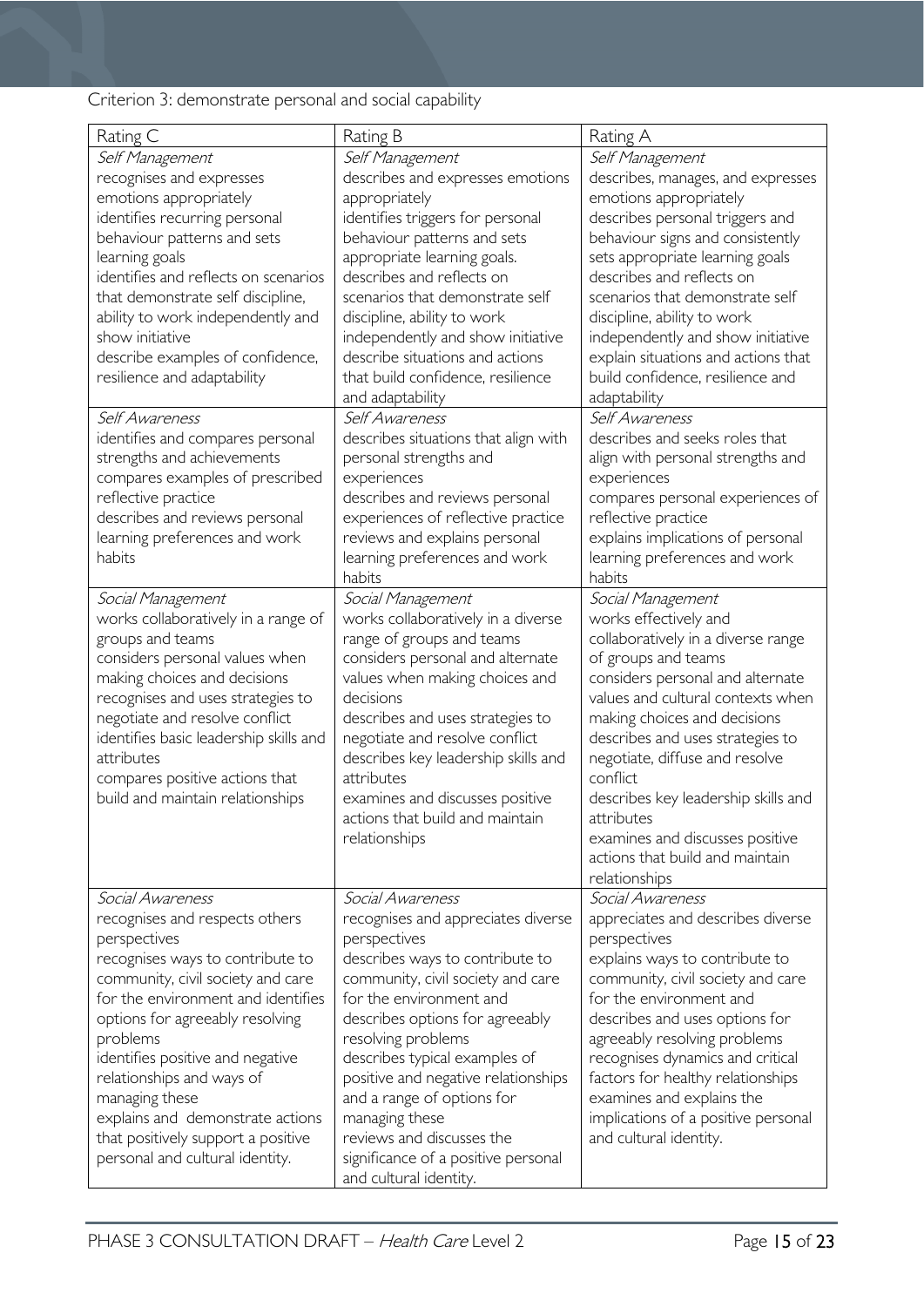Criterion 4: recognise and explain health literacy concepts

| Rating C                           | Rating B                           | Rating A                           |
|------------------------------------|------------------------------------|------------------------------------|
| identify and analyse methods and   | analyse and describe methods       | analyse and explain methods and    |
| sources individuals use to access  | and sources individuals use to     | sources individuals use to access  |
| valid health information           | access valid health information    | valid health information           |
| identify and analyse practices     | analyse and describe practices     | analyse and explain practices      |
| systems use to source valid health | systems use to source valid health | systems use to source valid health |
| information                        | information                        | information                        |
| identify and analyse approaches    | analyse and describe approaches    | analyse and explain approaches     |
| and strategies individuals use to  | and strategies individuals use to  | and strategies individuals use to  |
| appraise and use information,      | appraise and use information,      | appraise and use information,      |
| products and services to enhance   | products and services to enhance   | products and services to enhance   |
| positive health behaviours         | positive health behaviours         | positive health behaviours         |
| identify and analyse approaches    | analyse and describe approaches    | analyse and explain approaches     |
| and strategies systems use to      | and strategies systems use to      | and strategies systems use to      |
| assess and use information to      | assess and use information to      | assess and use information to      |
| make effective health decisions.   | make effective health decisions.   | make effective health decisions.   |

Criterion 5: discuss and apply health understanding

| Rating C                           | Rating B                             | Rating A                           |
|------------------------------------|--------------------------------------|------------------------------------|
| recognise and analyse strategies   | describe and analyse strategies      | analyse and explain strategies for |
| for monitoring indicators of       | for monitoring indicators of         | monitoring indicators of personal  |
| personal and public health status  | personal and public health status    | and public health status           |
| recognise, investigate and analyse | describe, investigate and analyse    | investigate, analyse and explain   |
| trends and factors influencing the | trends and factors influencing the   | trends and factors influencing the |
| management of health and           | management of health and             | management of health and           |
| wellbeing issues for specific      | wellbeing issues for specific        | wellbeing issues for specific      |
| populations                        | populations                          | populations                        |
| recognise and analyse major        | describe and analyse a range of      | analyse and explain a range of     |
| factors impacting capacity for     | factors impacting capacity for       | factors impacting capacity for     |
| people to establish and maintain   | people to establish and maintain     | people to establish and maintain   |
| their personal health and          | their personal health and            | their personal health and          |
| wellbeing                          | wellbeing                            | wellbeing                          |
| identify and analyse the influence | describe and analyse the             | analyse and explain the influence  |
| of family, peers, culture, media,  | influence of family, peers, culture, | of family, peers, culture, media,  |
| technology, and other factors on   | media, technology, and other         | technology, and other factors on   |
| health and wellbeing behaviours    | factors on health and wellbeing      | health and wellbeing behaviours    |
| of individuals and populations.    | behaviours of individuals and        | of individuals and populations.    |
|                                    | populations.                         |                                    |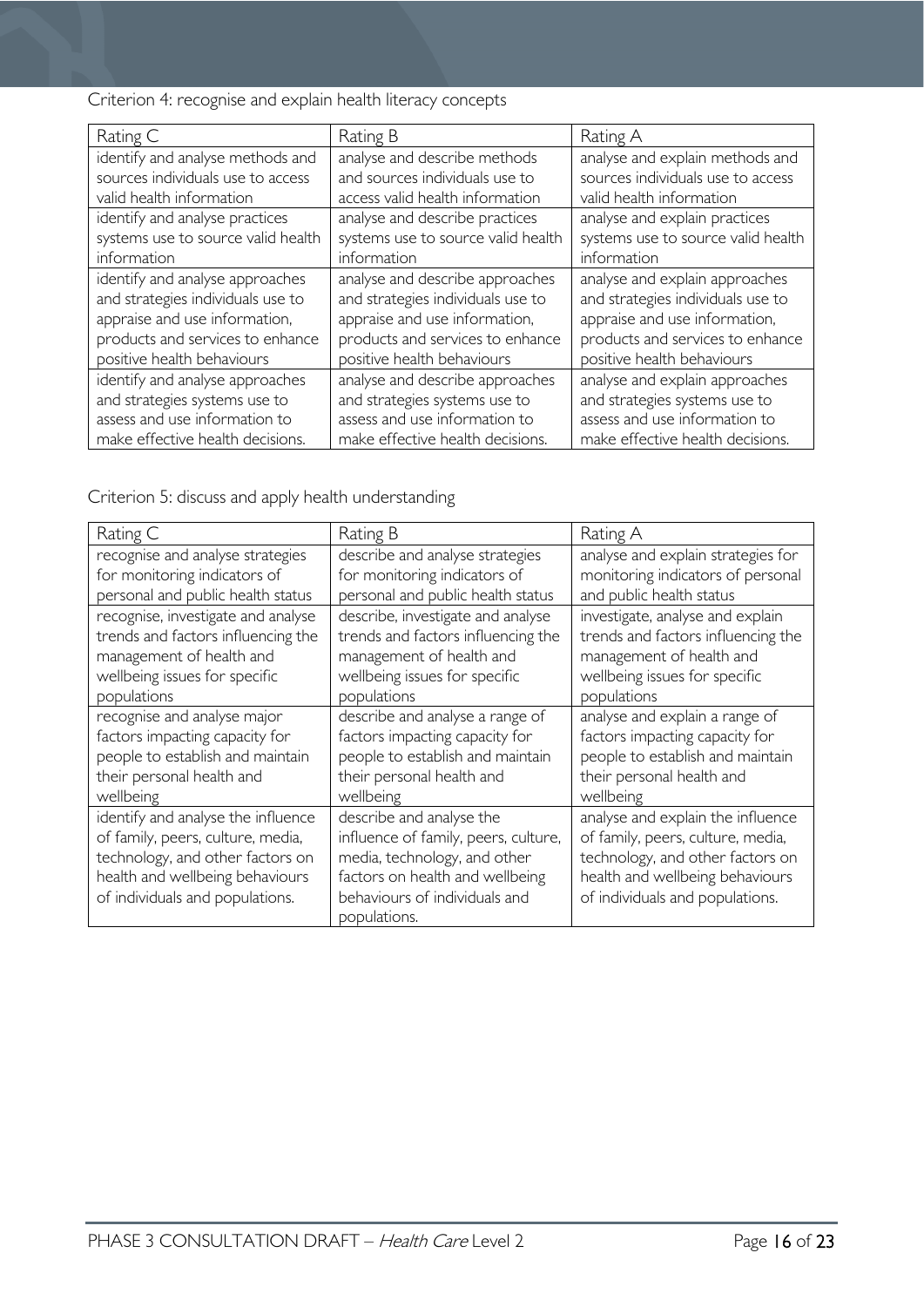Criterion 6: describe and compare health management approaches

| Rating C                         | Rating B                         | Rating A                        |
|----------------------------------|----------------------------------|---------------------------------|
| identify and analyse key factors | analyse and describe key factors | analyse and explain key factors |
| that influence the health of     | that influence the health of     | that influence the health of    |
| individuals                      | individuals                      | individuals                     |
| identify and analyse key factors | analyse and describe key factors | analyse and explain key factors |
| that influence the health of     | that influence the health of     | that influence the health of    |
| populations                      | populations                      | populations                     |
| identify and analyse impacts of  | analyse and describe impacts of  | analyse and explain impacts of  |
| health management approaches     | health management approaches     | health management approaches    |
| on individuals                   | on individuals                   | on individuals                  |
| identify and analyse impacts of  | analyse and describe impacts of  | analyse and explain impacts of  |
| health management approaches     | health management approaches     | health management approaches    |
| on populations.                  | on populations.                  | on populations.                 |

## <span id="page-16-0"></span>Quality Assurance

• This will be determined by TASC at time of accreditation.

# <span id="page-16-1"></span>Qualifications and Award Requirements

The final award will be determined by the Office of Tasmanian Assessment, Standards and Certification from 6 ratings.

The minimum requirements for an award in Health Care Level 2 are as follows:

EXCEPTIONAL ACHIEVEMENT (EA) 5 'A' ratings, 1 'B' rating

HIGH ACHIEVEMENT (HA) 3 'A' ratings, 2 'B' ratings, 1 'C' rating

COMMENDABLE ACHIEVEMENT (CA) 3 'B' ratings, 3 'C' ratings

SATISFACTORY ACHIEVEMENT (SA) 5 'C' ratings

PRELIMINARY ACHIEVEMENT (PA) 3 'C' ratings

A learner who otherwise achieves the ratings for an SA (Satisfactory Achievement) award but who fails to show any evidence of achievement in one or more criteria ('z' notation) will be issued with a PA (Preliminary Achievement) award.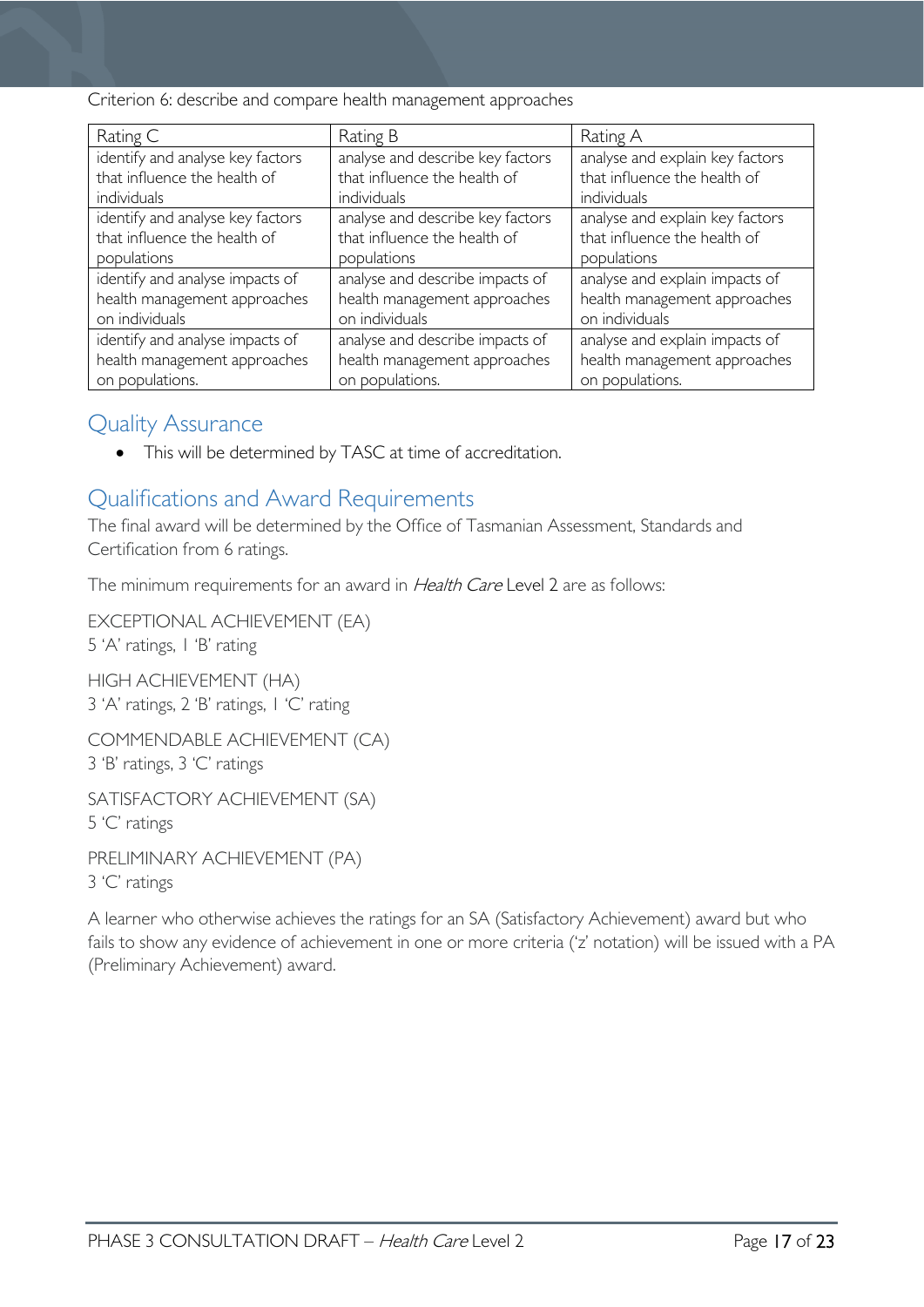### <span id="page-17-0"></span>Course Evaluation

• This will be confirmed by time of accreditation.

# <span id="page-17-1"></span>Course Developer

This course has been developed by the Department of Education's Years 9 to 12 Learning Unit in collaboration with Catholic Education Tasmania and Independent Schools Tasmania.

# <span id="page-17-2"></span>Accreditation and Version History

• Details to be determined by TASC at time of accreditation.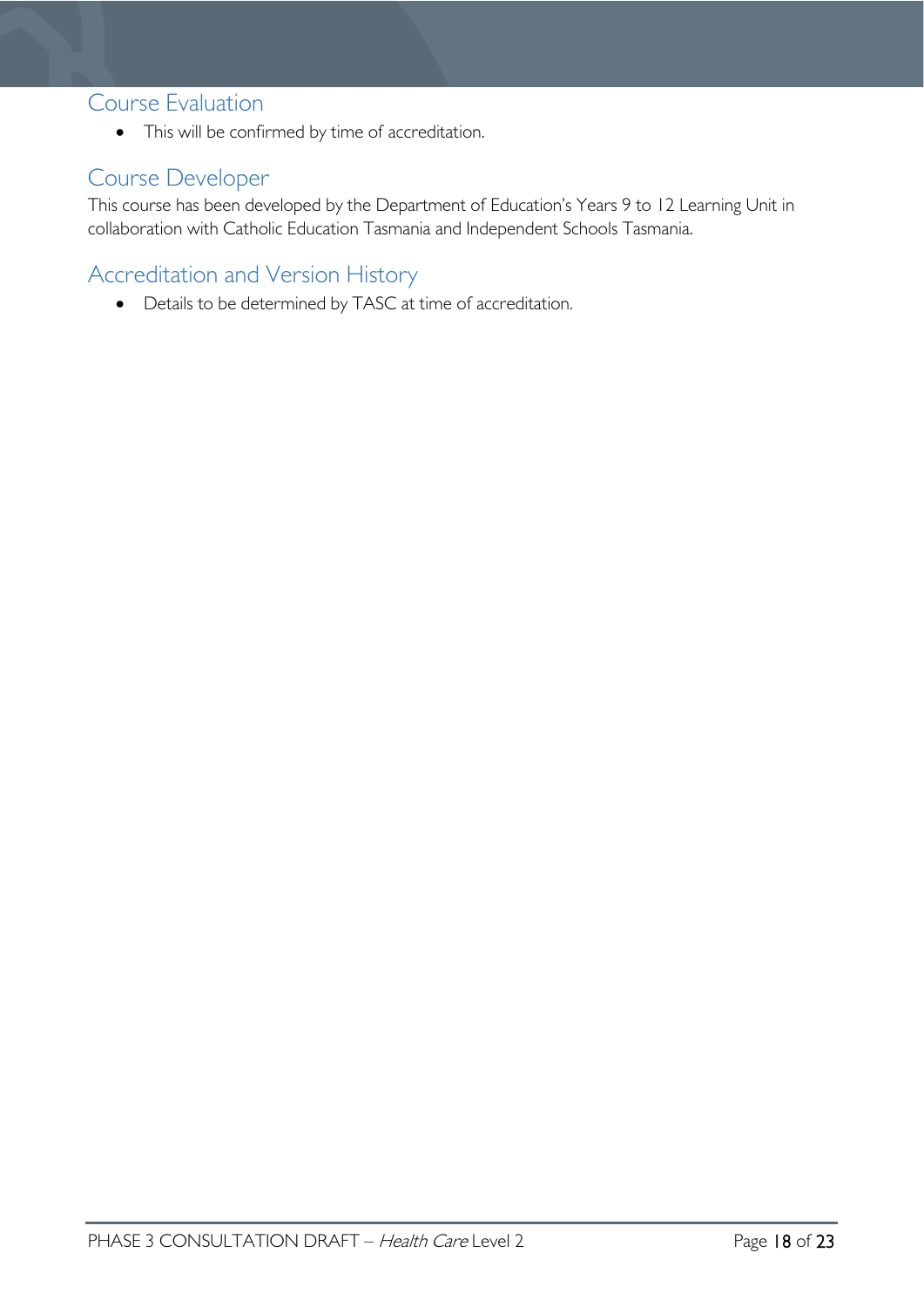# Appendix 1 - Line of Sight



<span id="page-18-0"></span>

| Learning Outcomes                                   | Course         | Work           | Criteria       | Standards      | General             |
|-----------------------------------------------------|----------------|----------------|----------------|----------------|---------------------|
|                                                     | Content        | Requirements   |                |                | Capabilities (GC)   |
| Communicate effectively.                            | Module 1, 2, 3 | Module 1, 2, 3 | C <sub>1</sub> | $E$ 1, 2, 3, 4 | GC:                 |
|                                                     |                |                |                |                | 目闘:(                |
|                                                     |                |                |                |                | $\Rightarrow -$     |
| Apply inquiry and reflection skills.<br>2.          | Module 1, 2, 3 | Module 1, 2, 3 | C <sub>2</sub> | $E$ 1, 2, 3, 4 | GC:                 |
|                                                     |                |                |                |                | 国盟:(                |
|                                                     |                |                |                |                | $\Rightarrow -$     |
| Demonstrate personal and social capability.<br>3.   | Module 1, 2, 3 | Module 1, 2, 3 | C <sub>3</sub> | $E$ 1, 2, 3, 4 | GC:                 |
|                                                     |                |                |                |                | 目闘スで                |
|                                                     |                |                |                |                | $\Rightarrow -$     |
| Explain and connect health literacy concepts.<br>4. | Module         | Module I       | C <sub>4</sub> | $E$ 1, 2, 3, 4 | GC:                 |
|                                                     |                |                |                |                | 目闘スで                |
|                                                     |                |                |                |                | $\rightarrow  \sim$ |
| 5.<br>Research and apply health understanding.      | Module 2       | Module 2       | C <sub>5</sub> | $E$ 1, 2, 3, 4 | GC:                 |
|                                                     |                |                |                |                | 国盟:(6               |
|                                                     |                |                |                |                | 44                  |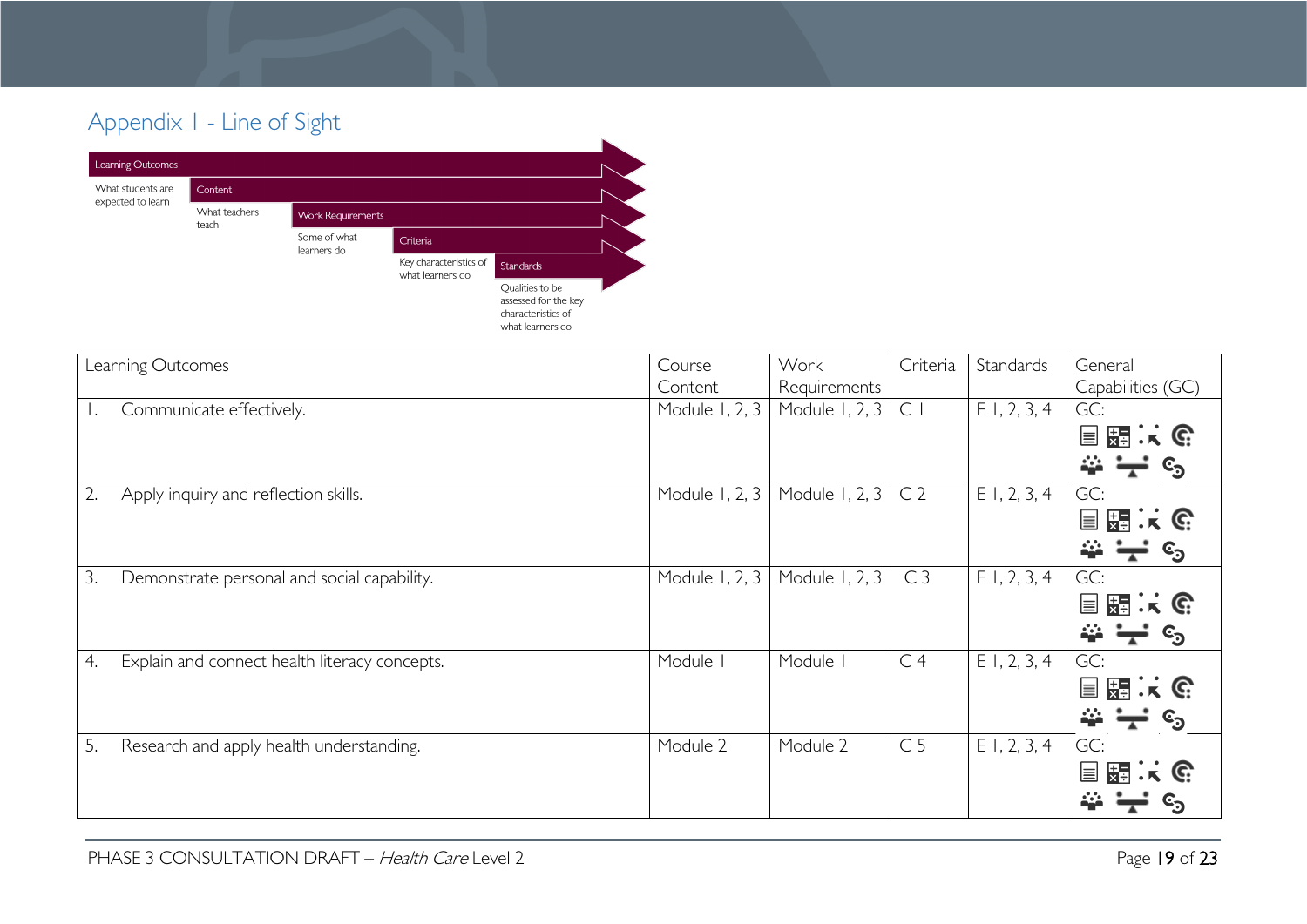| O. | Analyse and compare health management approaches. | Module 3 | Module 3 | $\sim$<br>しん | E1, 2, 3, 4 | GC:  |
|----|---------------------------------------------------|----------|----------|--------------|-------------|------|
|    |                                                   |          |          |              |             | 目題:( |
|    |                                                   |          |          |              |             | 272  |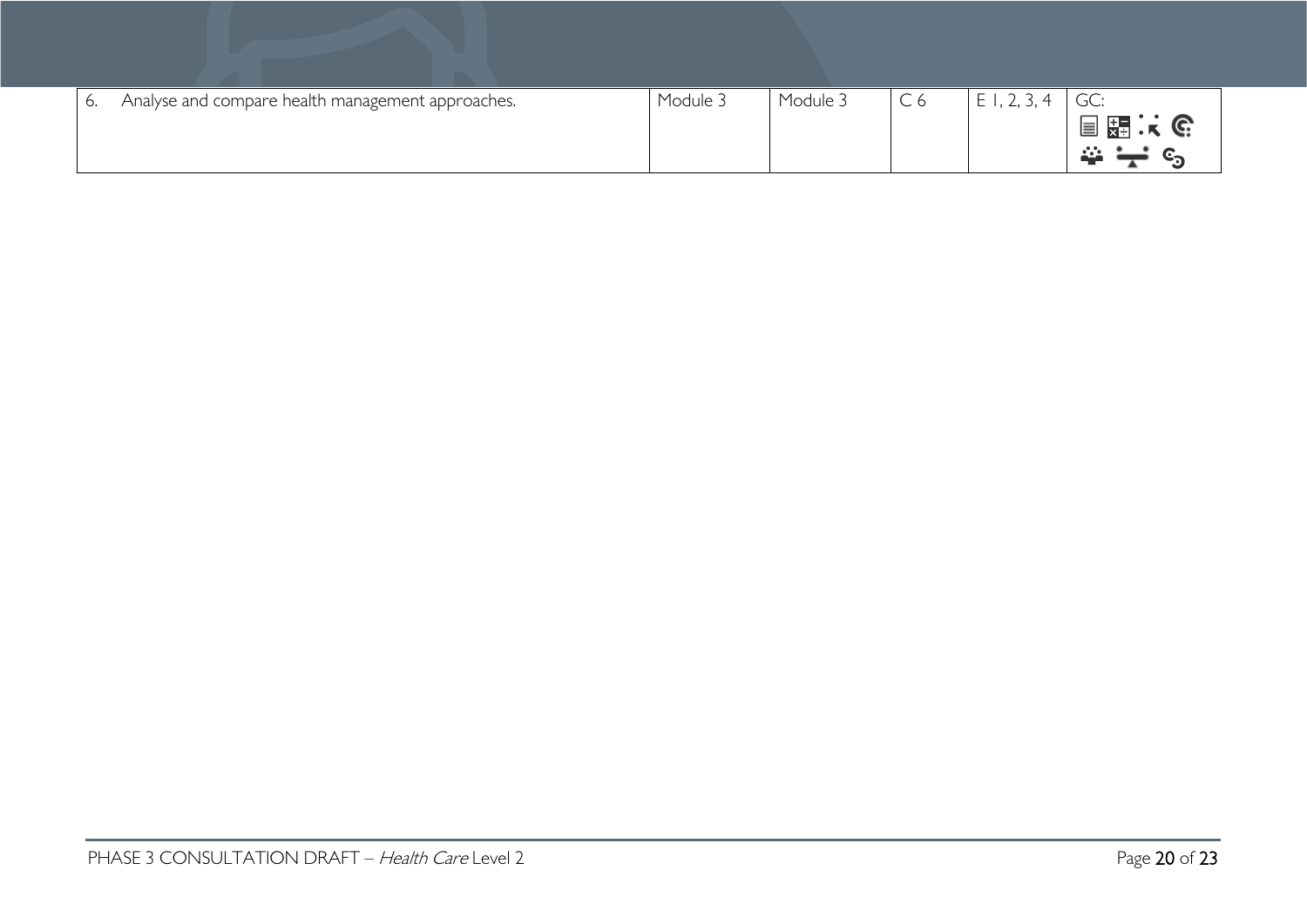# <span id="page-20-0"></span>Appendix 2 - Alignment to Curriculum Frameworks

There are no statements of national standards or frameworks relevant to this course.

# <span id="page-20-1"></span>Appendix 3 - Work Requirements

<span id="page-20-2"></span>Module 1 Work Requirements Specifications

Focus Area: Professional Studies Title of Work Requirement: Personal Health and Wellbeing presentation Mode /Format: multimodal presentation Learning Outcomes: 1, 2, 3, and 4 Description: Group or individual multimodal presentation on one of the major areas highlighted within the Personal Health and Wellbeing unit. Size: 3-4 hours Timing: approaching culmination of unit External agencies: n/a Relevant Criterion/criteria: 1, 2, 3, and 4

Focus Area: Professional Studies Title of Work Requirement: Health Inquiry Mode /Format: Product - digital exhibition Learning Outcomes: 1, 2, 3, and 4 Description: Research and report on the selected option choice/negotiated topic Size: 4-6 hours Timing: approaching culmination of unit and module 1 External agencies: optional Relevant Criterion/criteria: 1, 2, 3, and 4

#### <span id="page-20-3"></span>Module 2 Work Requirements Specifications

Focus Area: Professional Studies Title of Work Requirement: Attributes for working in the Health Care industry Mode /Format: critical reflection - journal Learning Outcomes: 1, 2, 3, and 5 Description: evidence based critical reflection summarizing commonly valued traits and qualities in the Health Care industry Size: 3-4 hours Timing: early in Module 2 External agencies: virtual or real time contact may be helpful for this task Relevant Criterion/criteria: 1, 2, 3, and 5

Focus Area: Professional Studies Title of Work Requirement: Skills for the Health Care Sector Mode /Format: Personal project - exhibition Learning Outcomes: 1, 2, 3, and 5 Description: sustained inquiry (including industry collaboration) and exhibition of a role, its skill profile and education pathway Size: 4-6 hours Timing: mid unit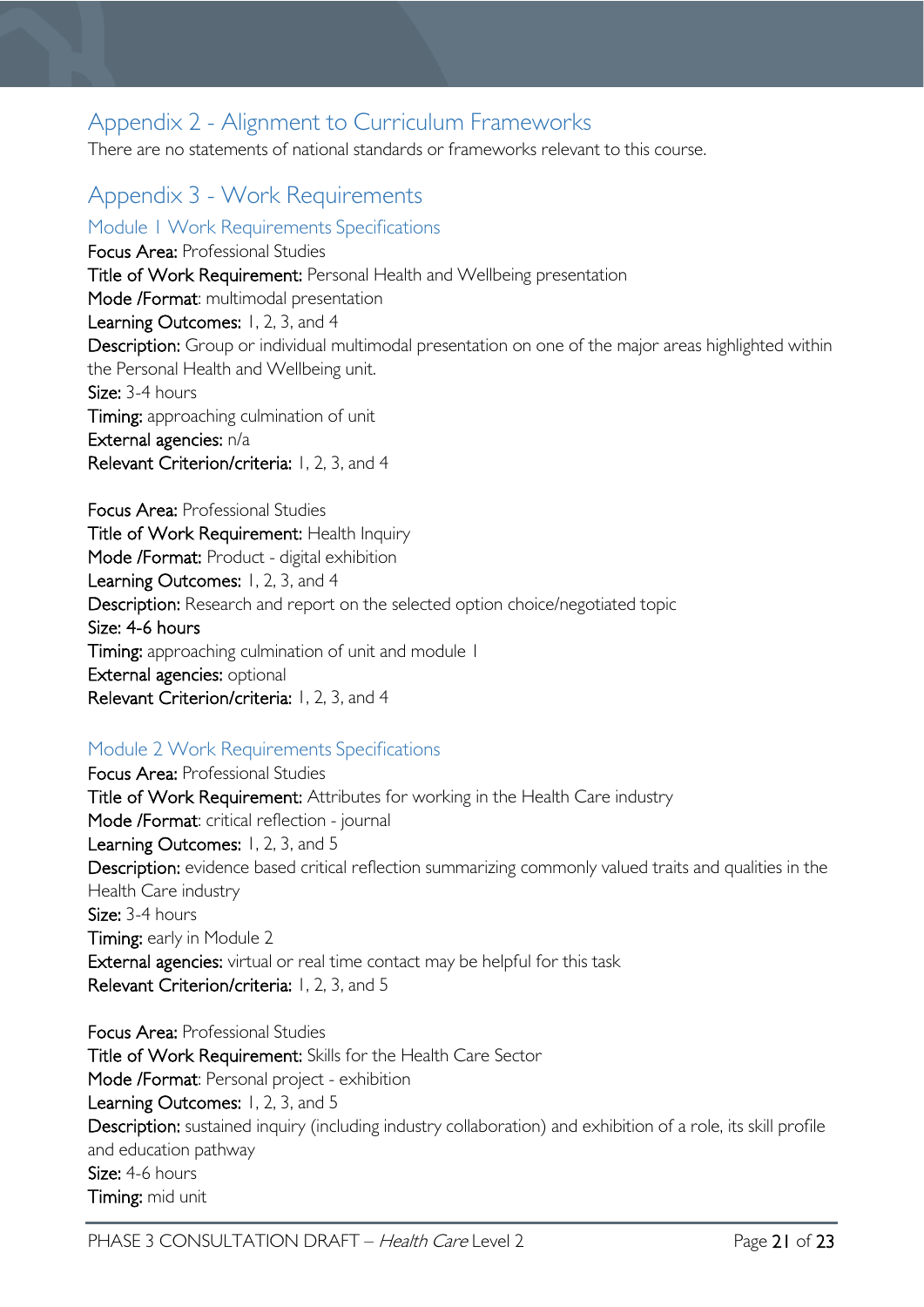External agencies: some form of exposure to current professional practice and employees is a requirement for this task

### Relevant Criterion/criteria: 1, 2, 3, and 5

### <span id="page-21-0"></span>Module 3 Work Requirements Specifications

Focus Area: Professional Studies Title of Work Requirement: Introduction to Community Health Care systems Mode /Format: Presentation/digital Learning Outcomes: 1, 2, 3, and 6 Description: group role play presentation involving a "politician" or "public servant" explaining and advocating (pitching) a particular area, system, or service (presentation digitally recorded for folio) Size: 4-6 hours Timing: early in module 3 External agencies: optional engagement with external agencies Relevant Criterion/criteria: 1, 2, 3, and 6

Focus Area: Professional Studies Title of Work Requirement: Holistic and Preventative Health Mode /Format: Self Review and Reflection - digital journal/report Learning Outcomes: 1, 2, 3, and 6 Description: Learners consider their personal health status, balance and habits in light of the holistic and preventative health content and concepts. The work should show individual ratings/profiling in the report followed by reflection and responsive journal review using the areas identified and discussed in the unit content. Size: 3-4 hours Timing: mid module 3 External agencies: not required Relevant Criterion/criteria: 1, 2, 3, and 6

# <span id="page-21-1"></span>Appendix 4 – General Capabilities and Cross-Curriculum Priorities

Learning across the curriculum content, including the cross-curriculum priorities and general capabilities, assists students to achieve the broad learning outcomes defined in the Alice Springs (Mparntwe) Education Declaration (December 2019).

#### General Capabilities:

The general capabilities play a significant role in the Australian Curriculum in equipping young Australians to live and work successfully in the twenty-first century.

In the Australian Curriculum, capability encompasses knowledge, skills, behaviours and dispositions. Students develop capability when they apply knowledge and skills confidently, effectively and appropriately in complex and changing circumstances, in their learning at school and in their lives outside school.